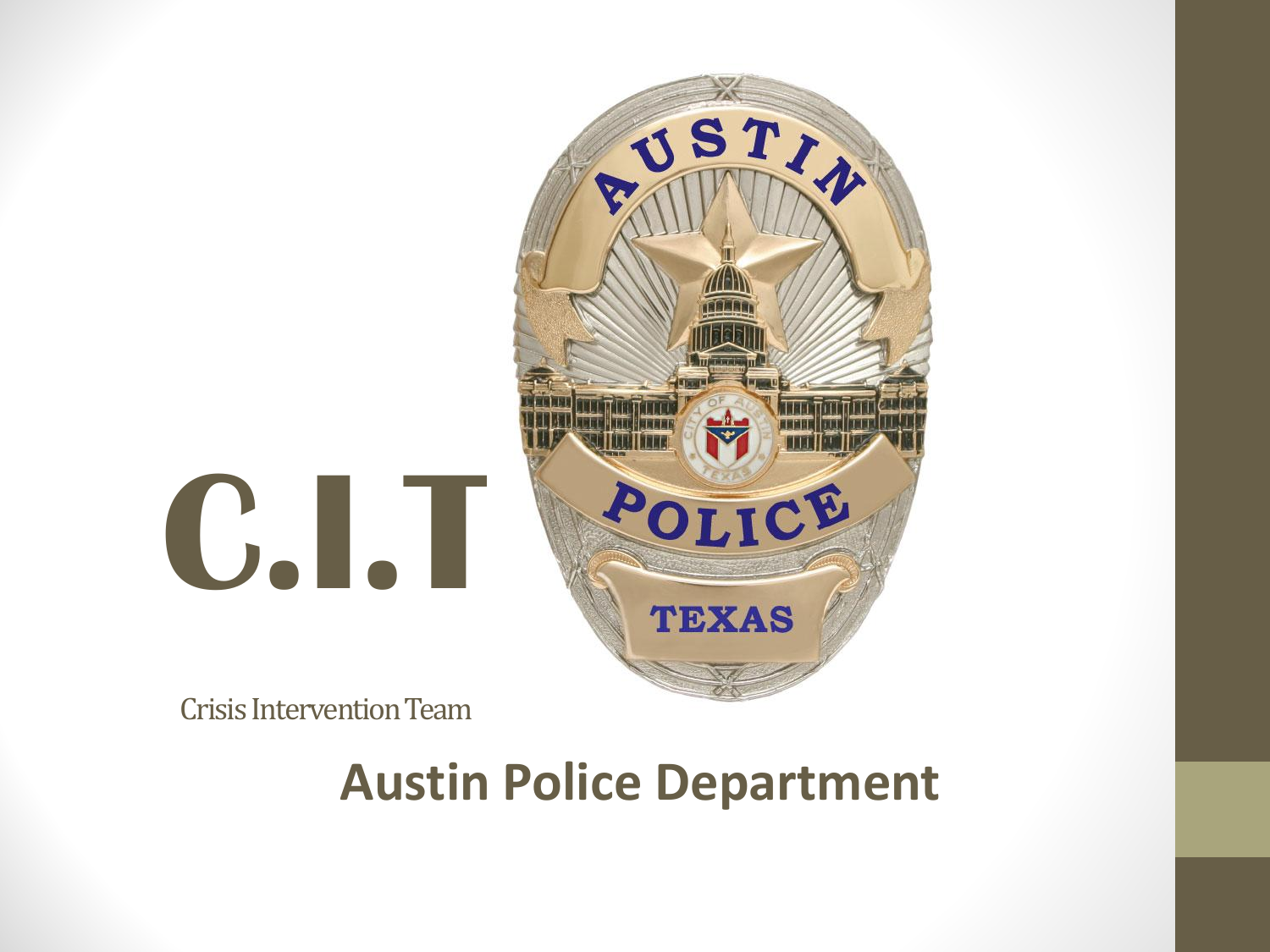#### NAMI-National Alliance of Mental Illness

• CIT **(Crisis Intervention Team)** programs are local initiatives designed to improve the way law enforcement and the community respond to people experiencing mental health crises. They are built on strong partnerships between law enforcement, mental health provider agencies and individuals and families affected by mental illness.

http://www2.nami.org/template.cfm?section=CIT2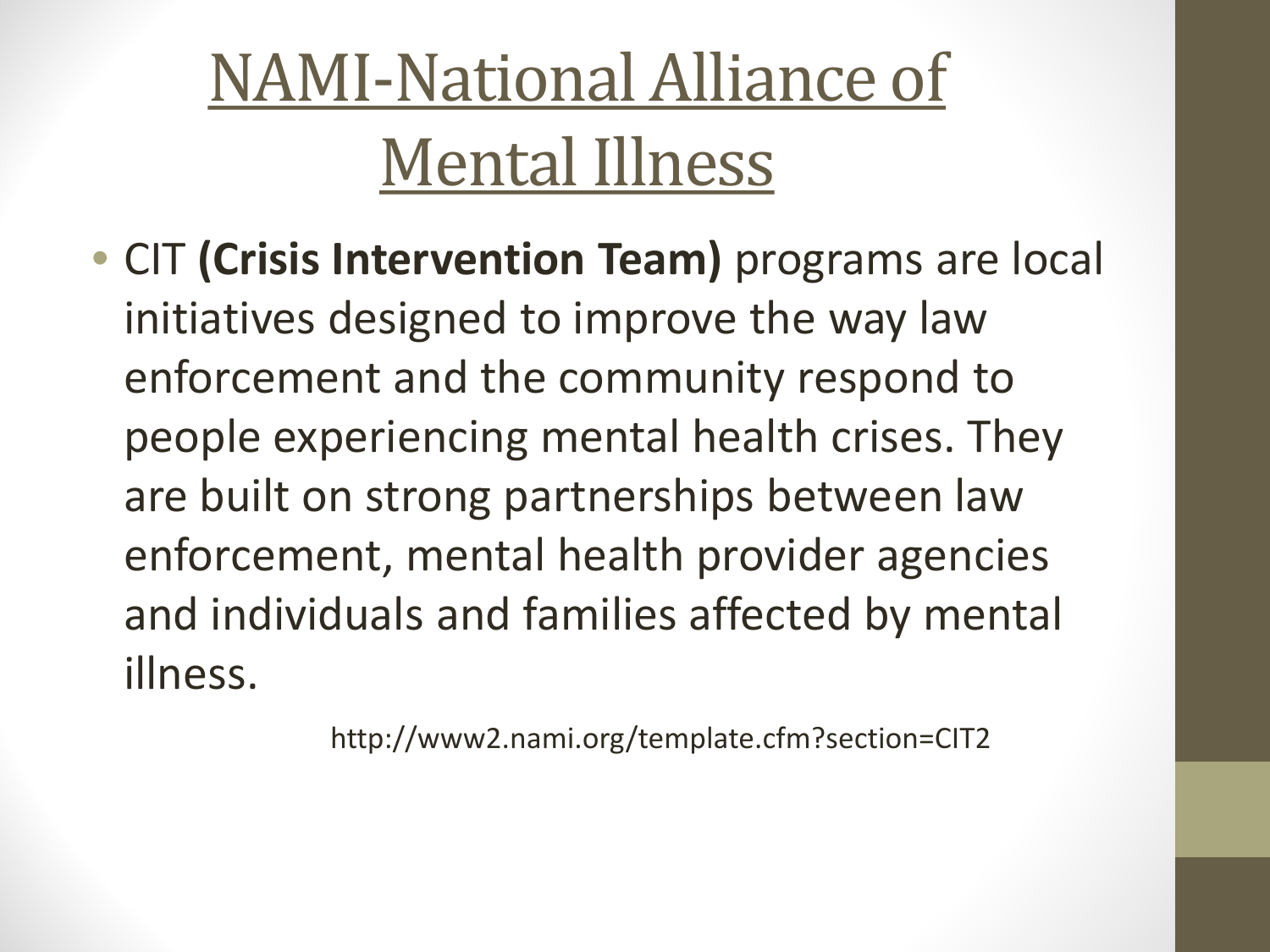## The APD CIT Program

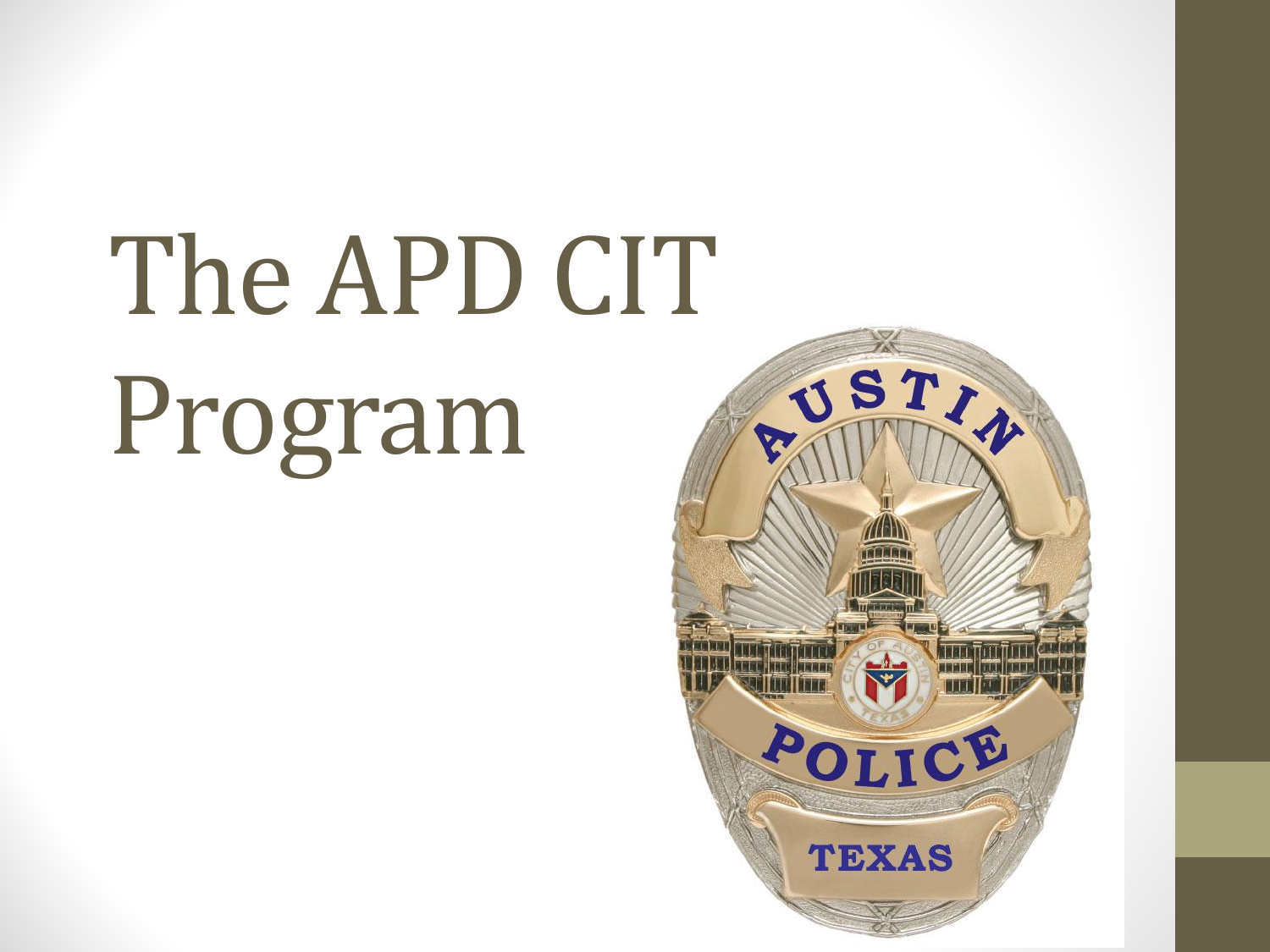### APD CIT Program

• Formerly known as the Mental Health Unit, the Austin Police Department Crisis Intervention Team Program was created in 1999 to address the rising need for education, training and tactics for law enforcement with regards to situations involving persons who are suffering from a mental illness.

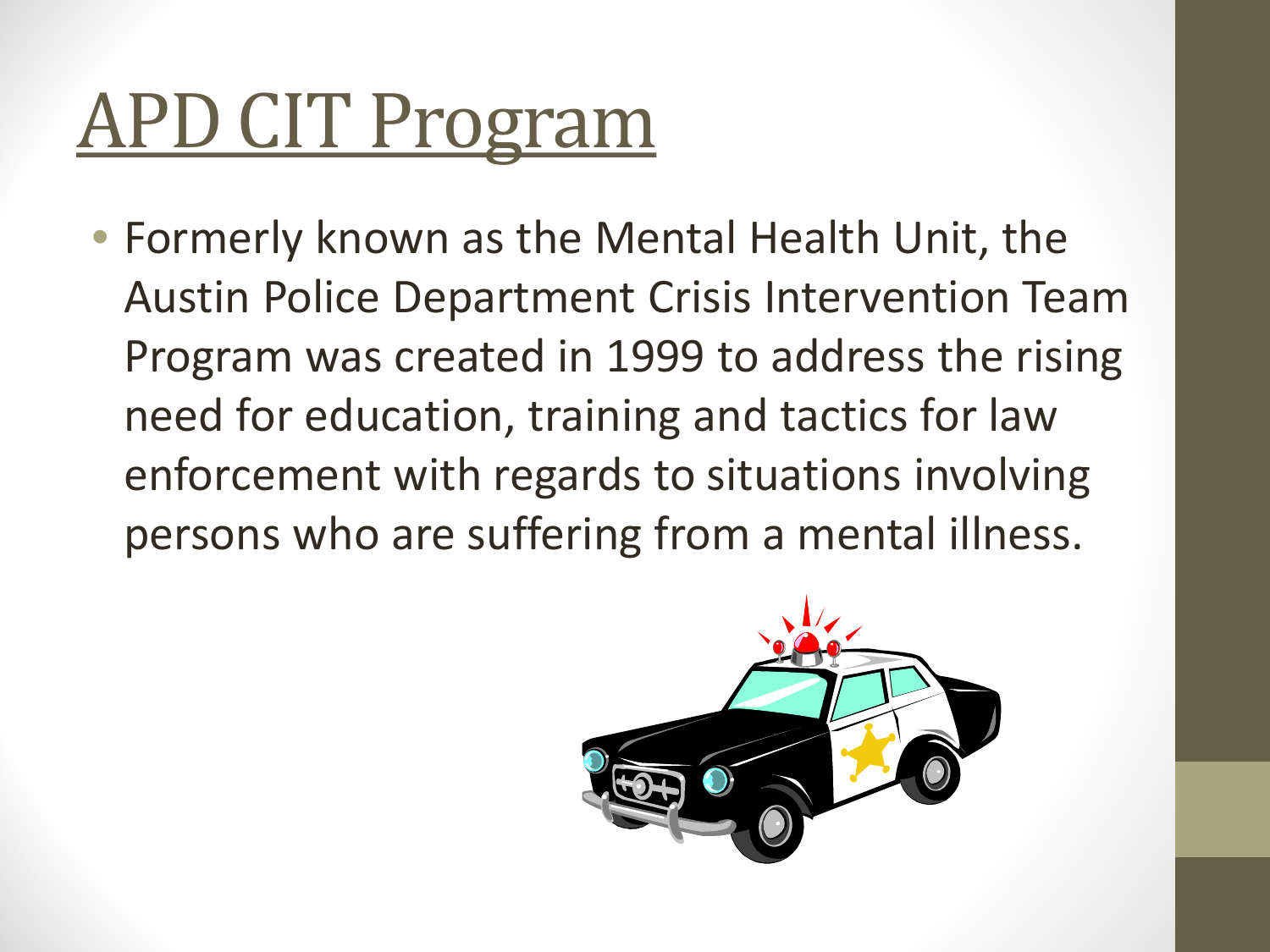#### APD CIT Program

• Separated into two divisions to serve the mental health community:

#### **APD CIT Certified Patrol Officers**

**And The APD CIT Unit** 

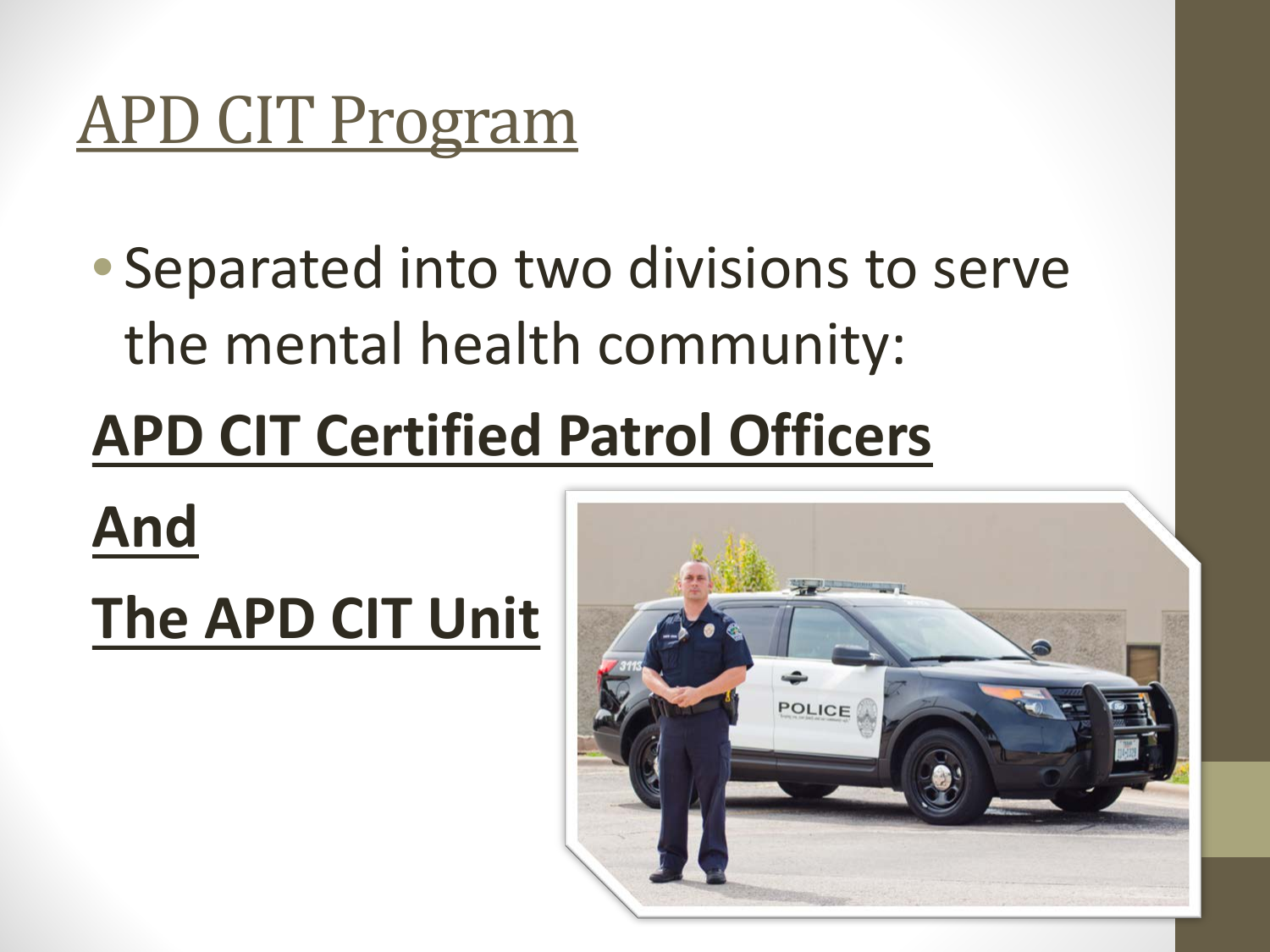#### APD CIT Certified Patrol Officers

- Serves as emergency response officers of the CIT department
- Regular duty patrol officers
- 24/7 coverage
- Around 162 CIT officers city wide
- Receive 40 more hours of extensive crisis intervention training

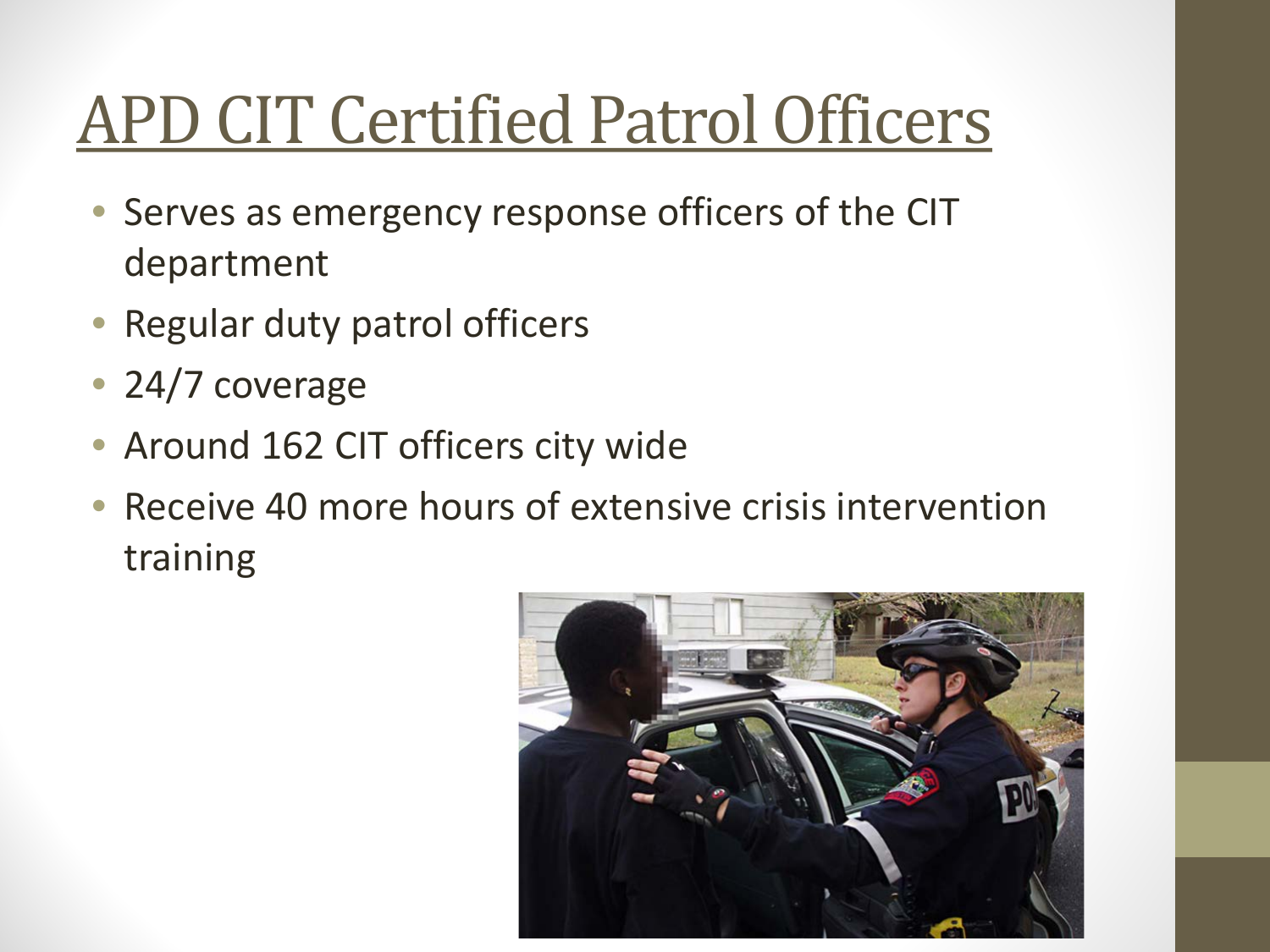#### APD CIT Certified Patrol Officers

- Responsible for responding to the majority of incidents involving subjects in an active mental health crisis
- Work with and collaborate on incidents with other mental health providers and physicians
- Request voluntary services if applicable
- Perform the **Emergency Detention**

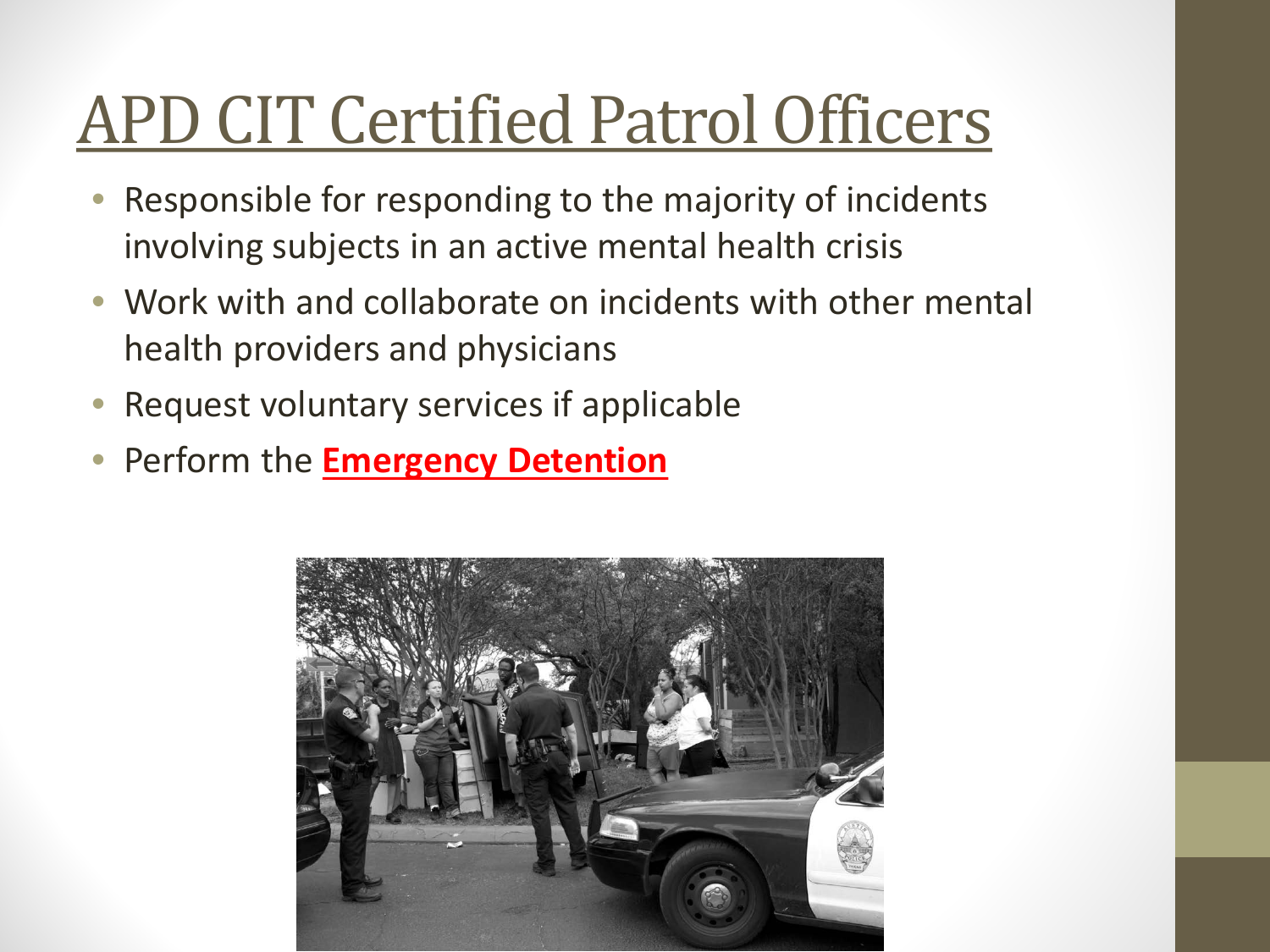What is an Emergency Detention?

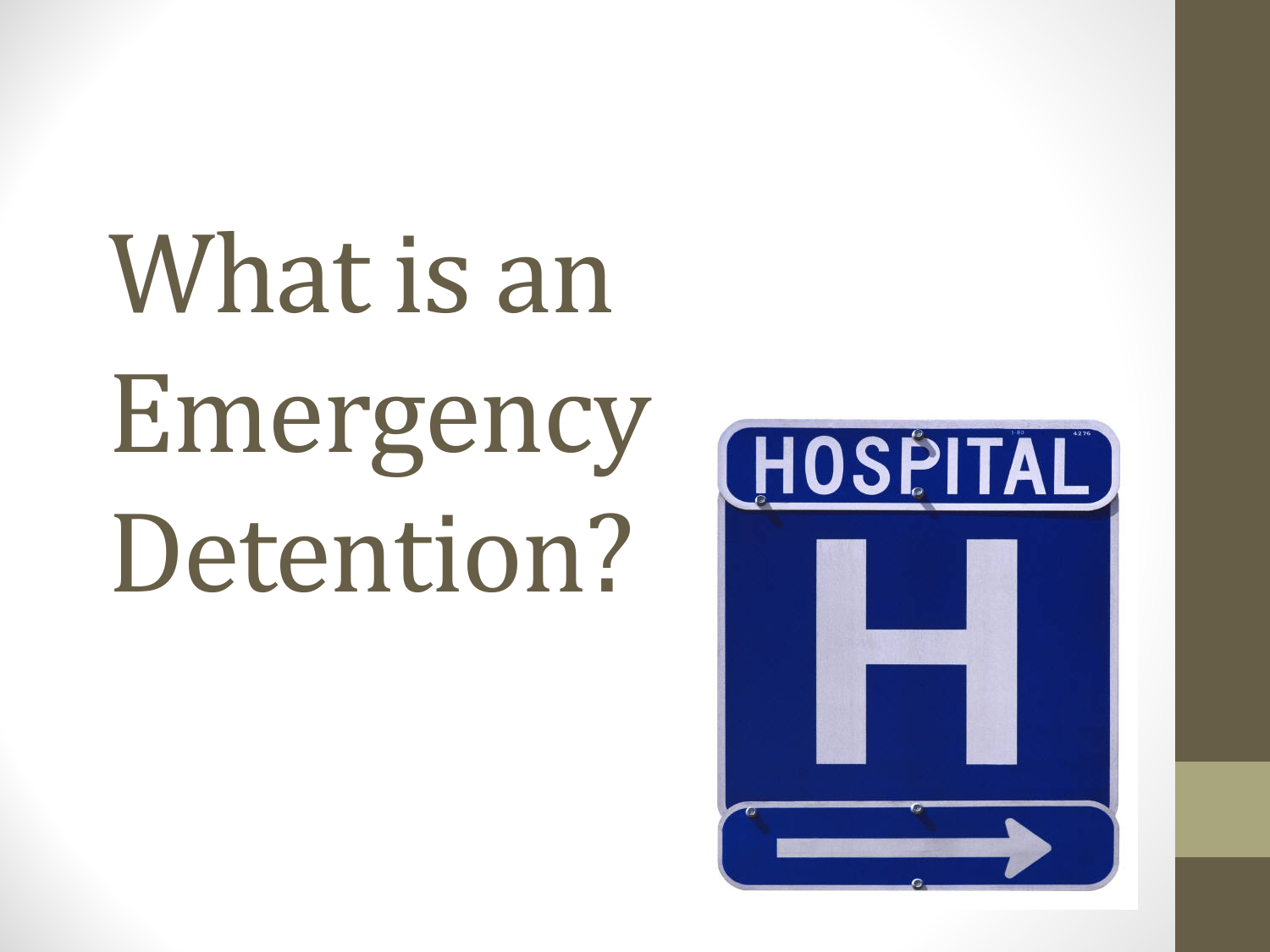#### Health and Safety Code 573.001



Sec. 573.001. APPREHENSION BY PEACE OFFICER WITHOUT WARRANT.

(a) A peace officer, without a warrant, may take a person into custody if the officer:

(1) has reason to believe and does believe that:

(A) the person is mentally ill; and

(B) because of that mental illness there is a substantial risk of serious harm to the person or to others unless the person is immediately restrained; and

(2) believes that there is not sufficient time to obtain a warrant before taking the person into custody.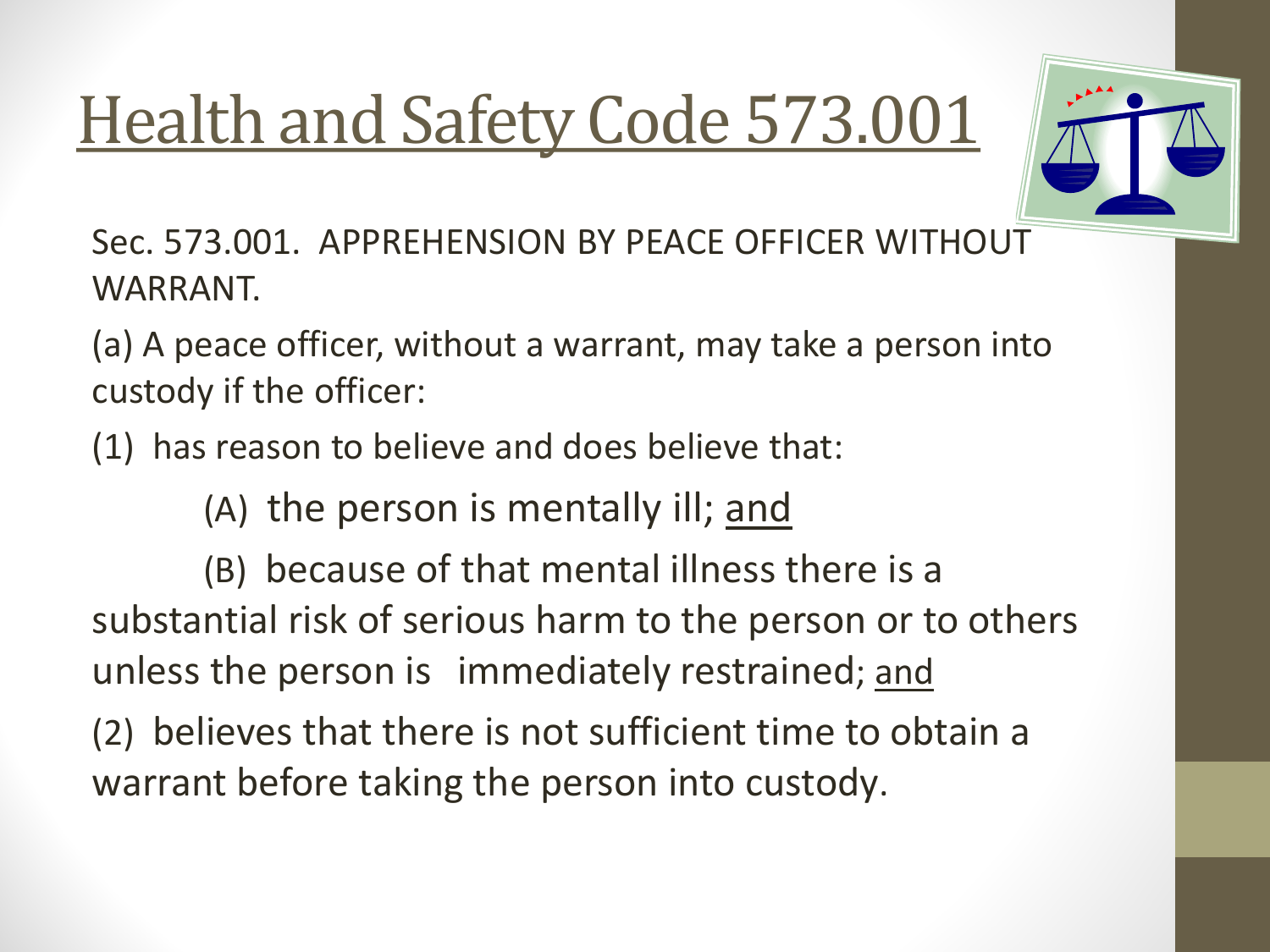#### Health and Safety Code 573.001

(b) A substantial risk of serious harm to the person or others under Subsection (a)(1)(B) may be demonstrated by:

(1) the person's behavior; or

(2) evidence of severe emotional distress and deterioration in the person's mental condition to the extent that the person cannot remain at liberty.

(c) The peace officer may form the belief that the person meets the criteria for apprehension:

(1) from a representation of a credible person; or

(2) on the basis of the conduct of the apprehended person or the circumstances under which the apprehended person is found.

(d) A peace officer who takes a person into custody under Subsection (a) shall immediately transport the apprehended person to:

(1) the nearest appropriate inpatient mental health facility; or

(2) a mental health facility deemed suitable by the local mental health authority, if an appropriate inpatient mental health facility is not available.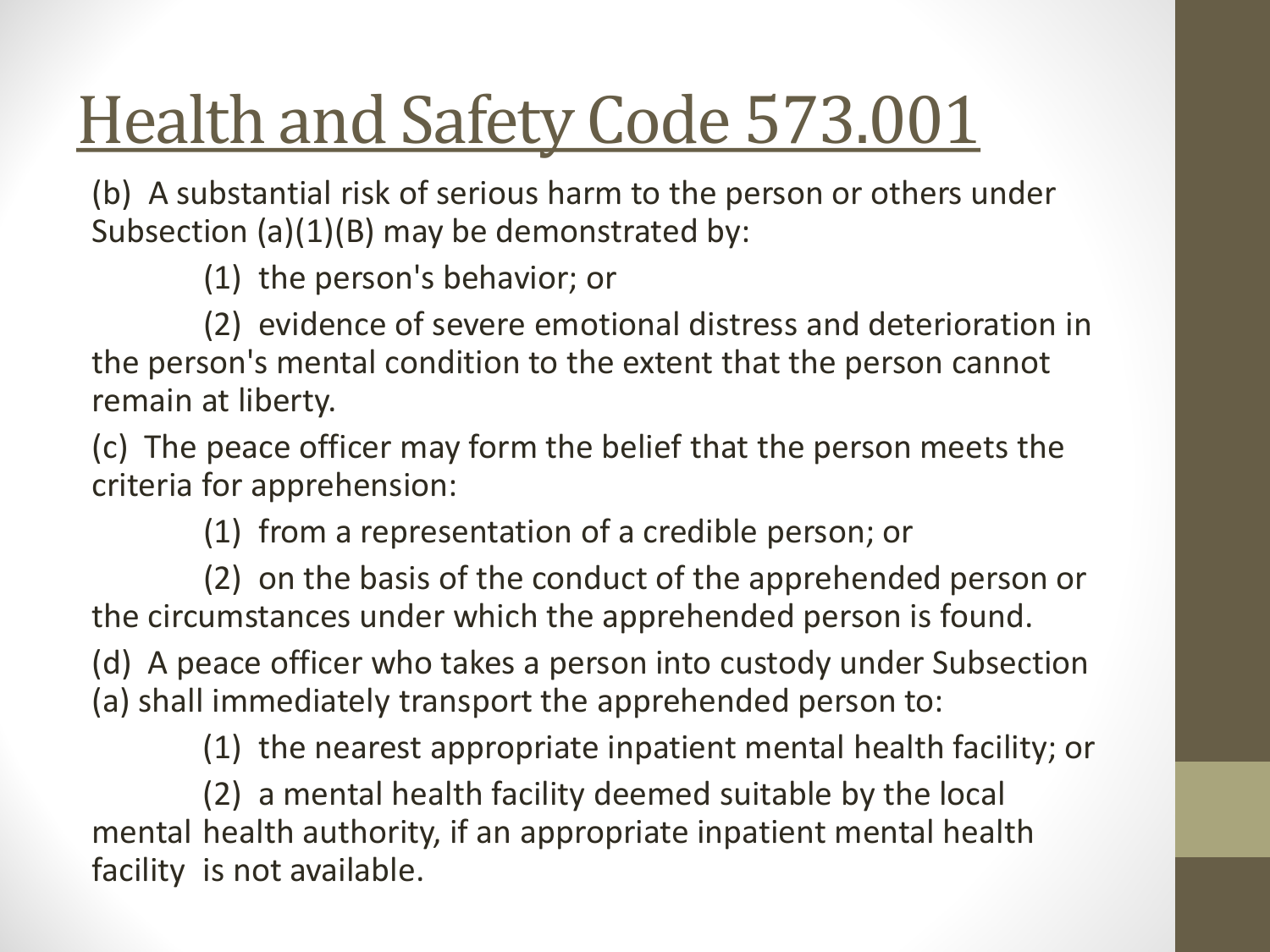#### Emergency Detention Order

- Use of the Emergency Detention is intended to be a last resort used when voluntary services and community based care options are not available.
- Available 24/7
- The Order is valid for 48 hrs
- It is NOT an official commitment
- A doctor/physician may release the individual when the subject no longer meets the requirements of law.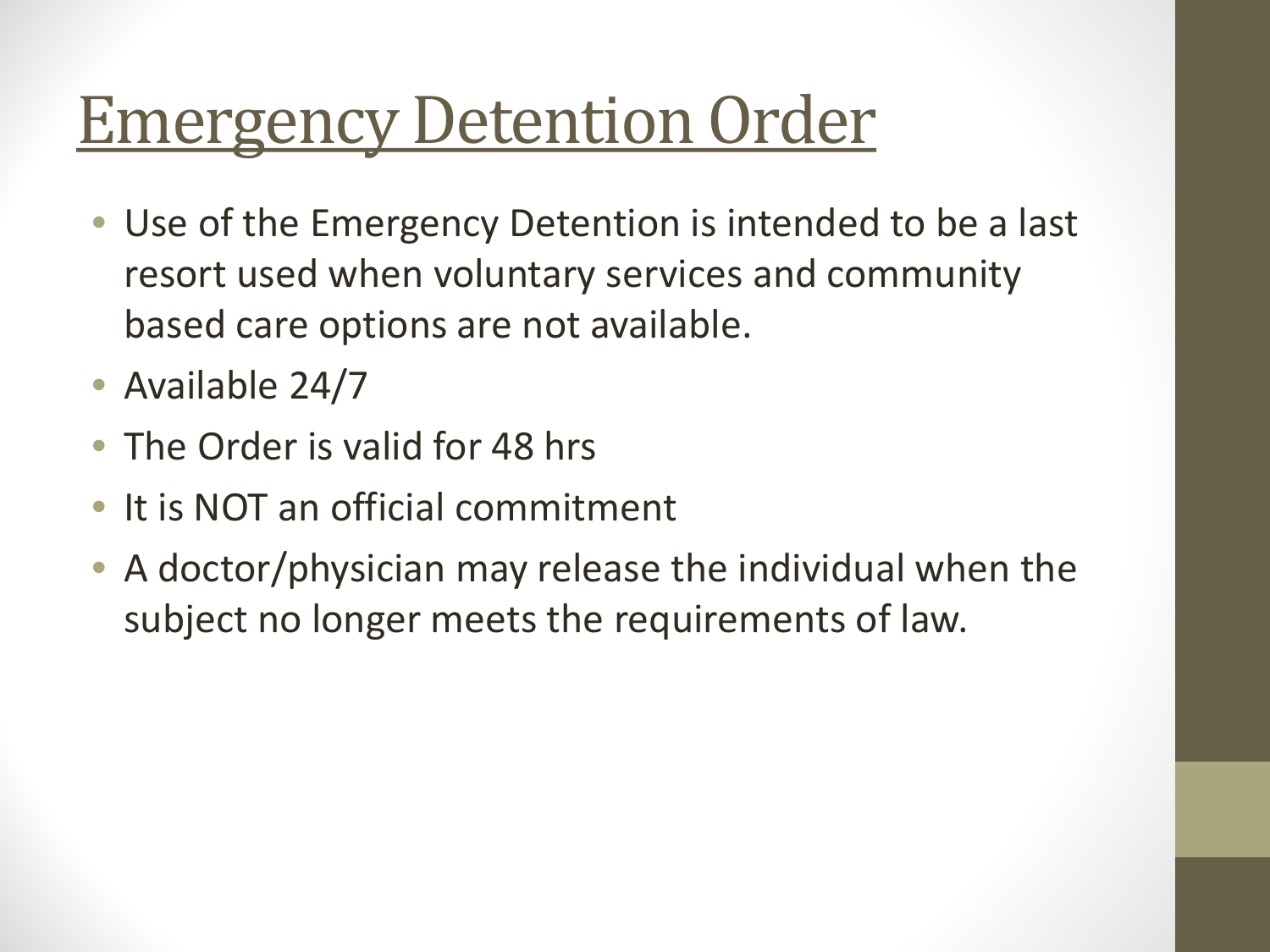# What are the CIT Unit Responsibilities?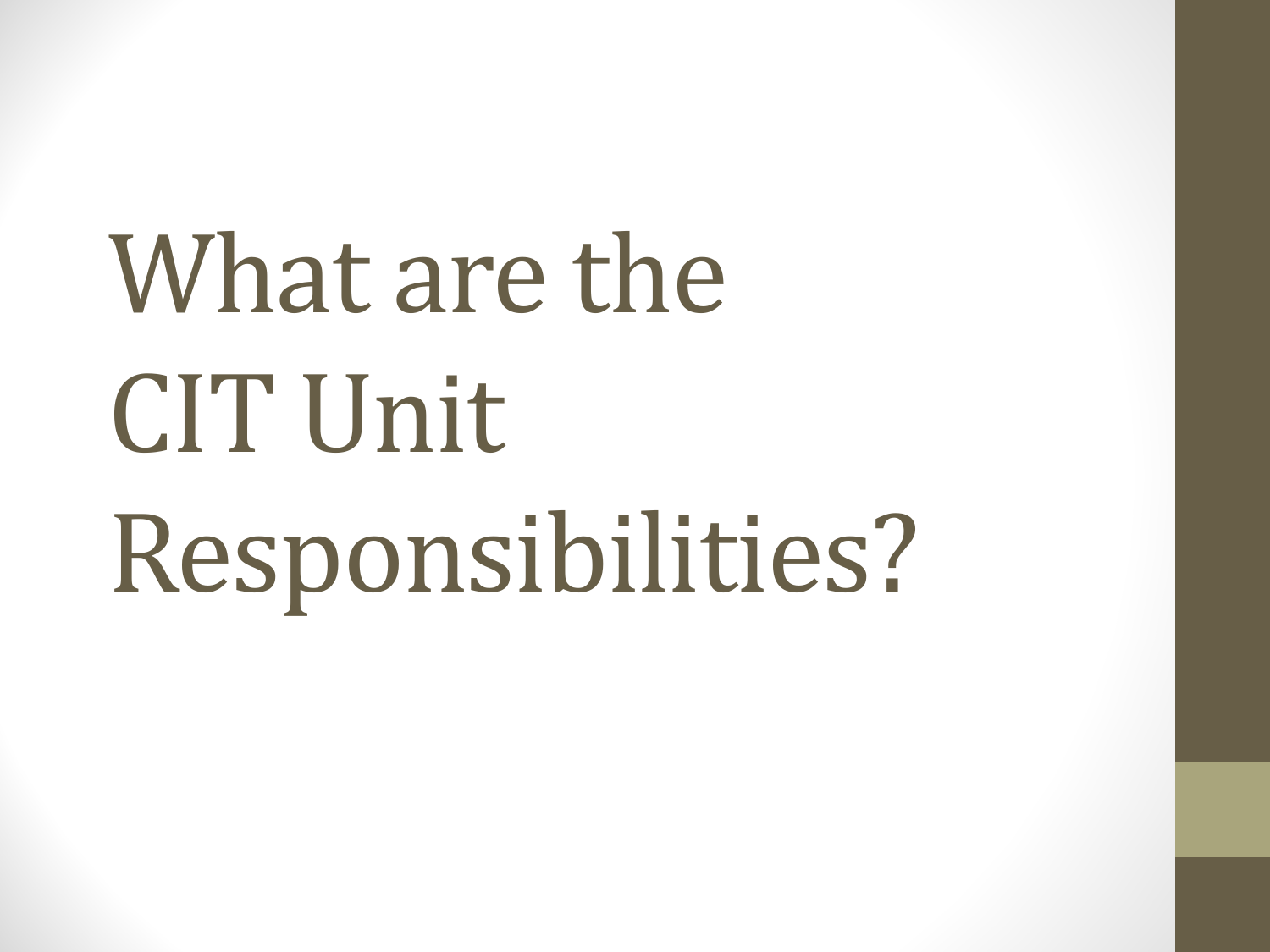### APD CIT UNIT Responsibilities:

- **Liaisons**
- Training
- Incident Review
- Perform Follow up with consumers as necessary
- Set policy
- Manage the APD CIT Program
- Not an emergency response unit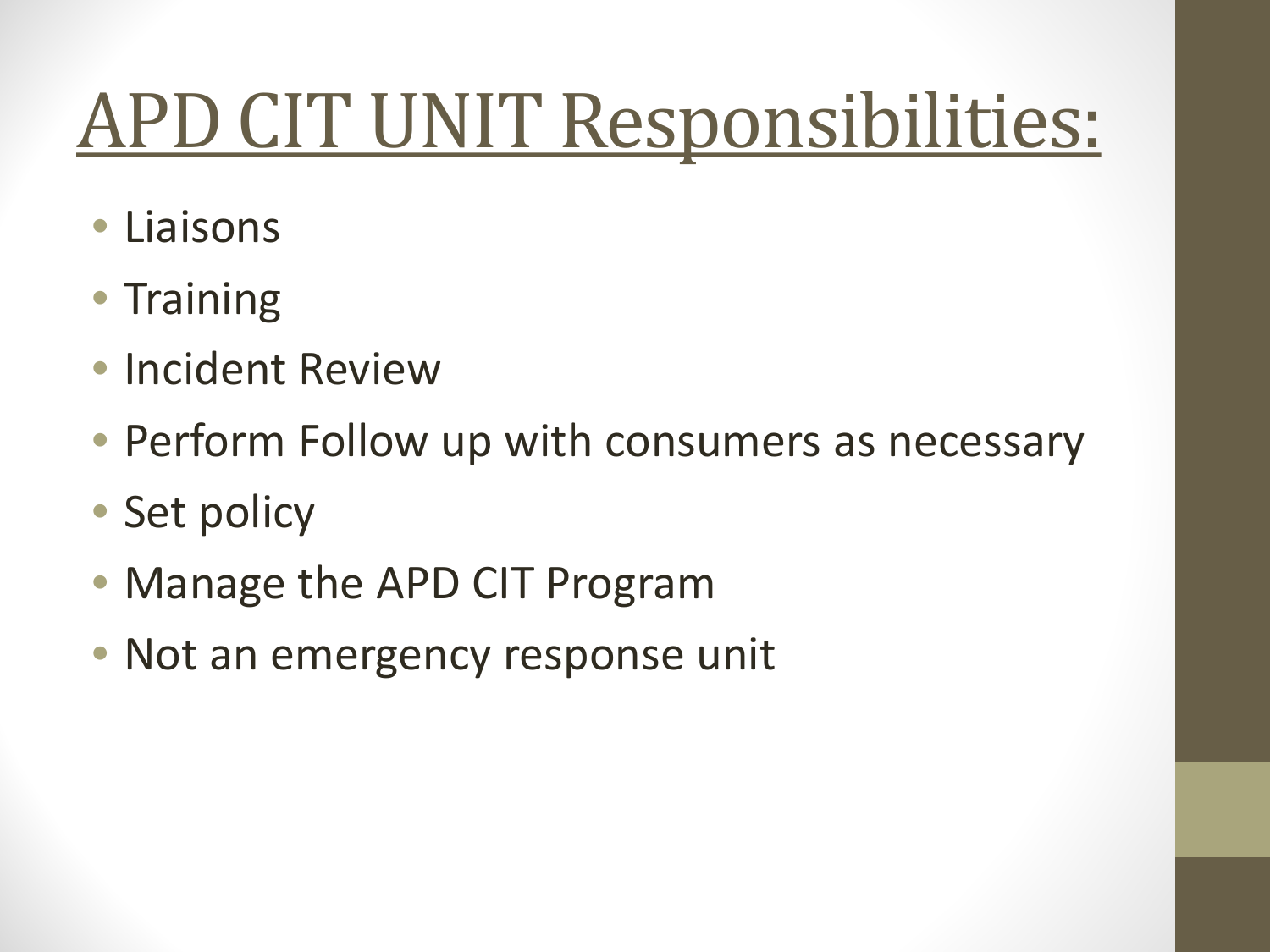# Department Training: Cadet and **Officer**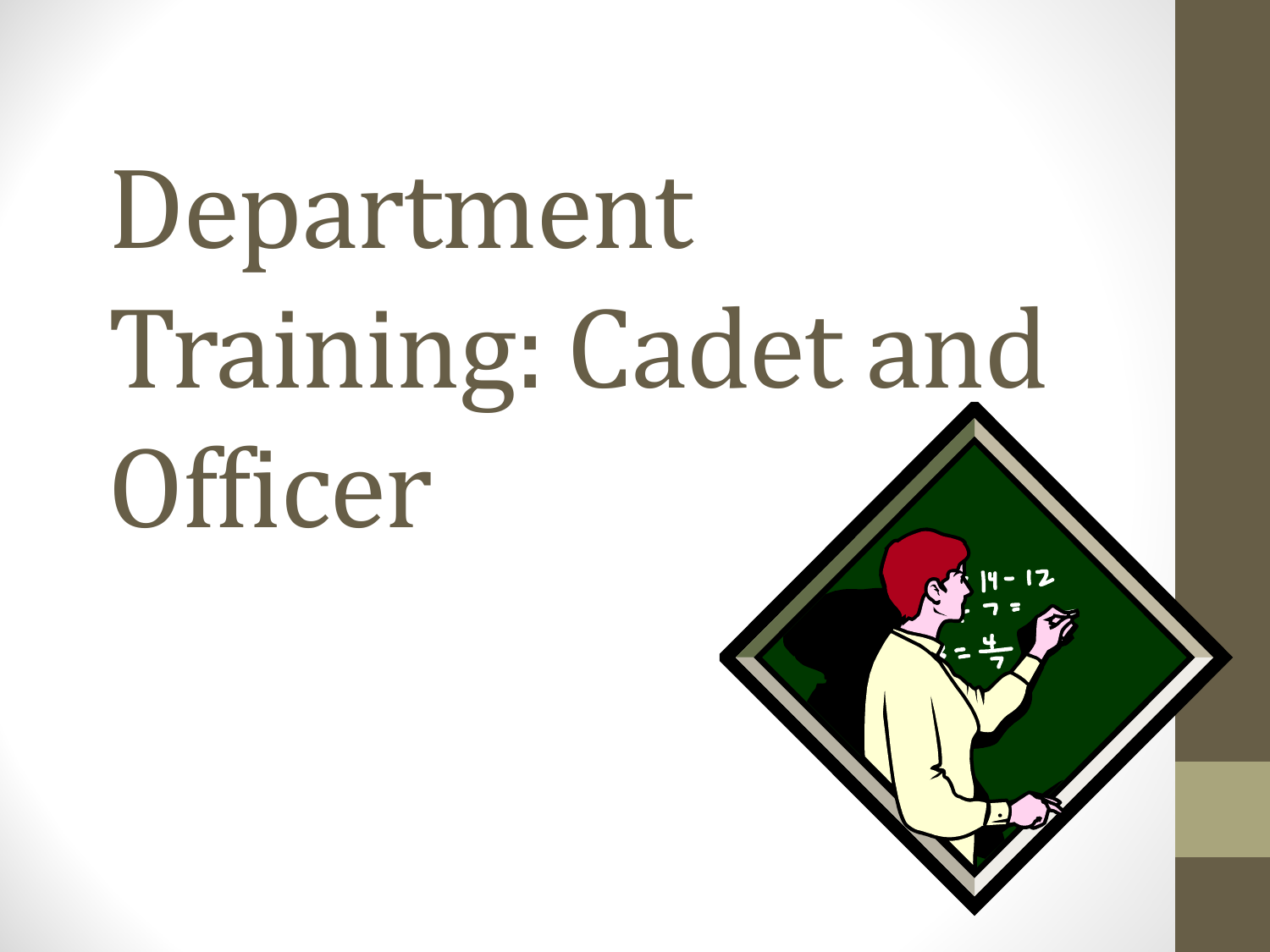

### Cadet Training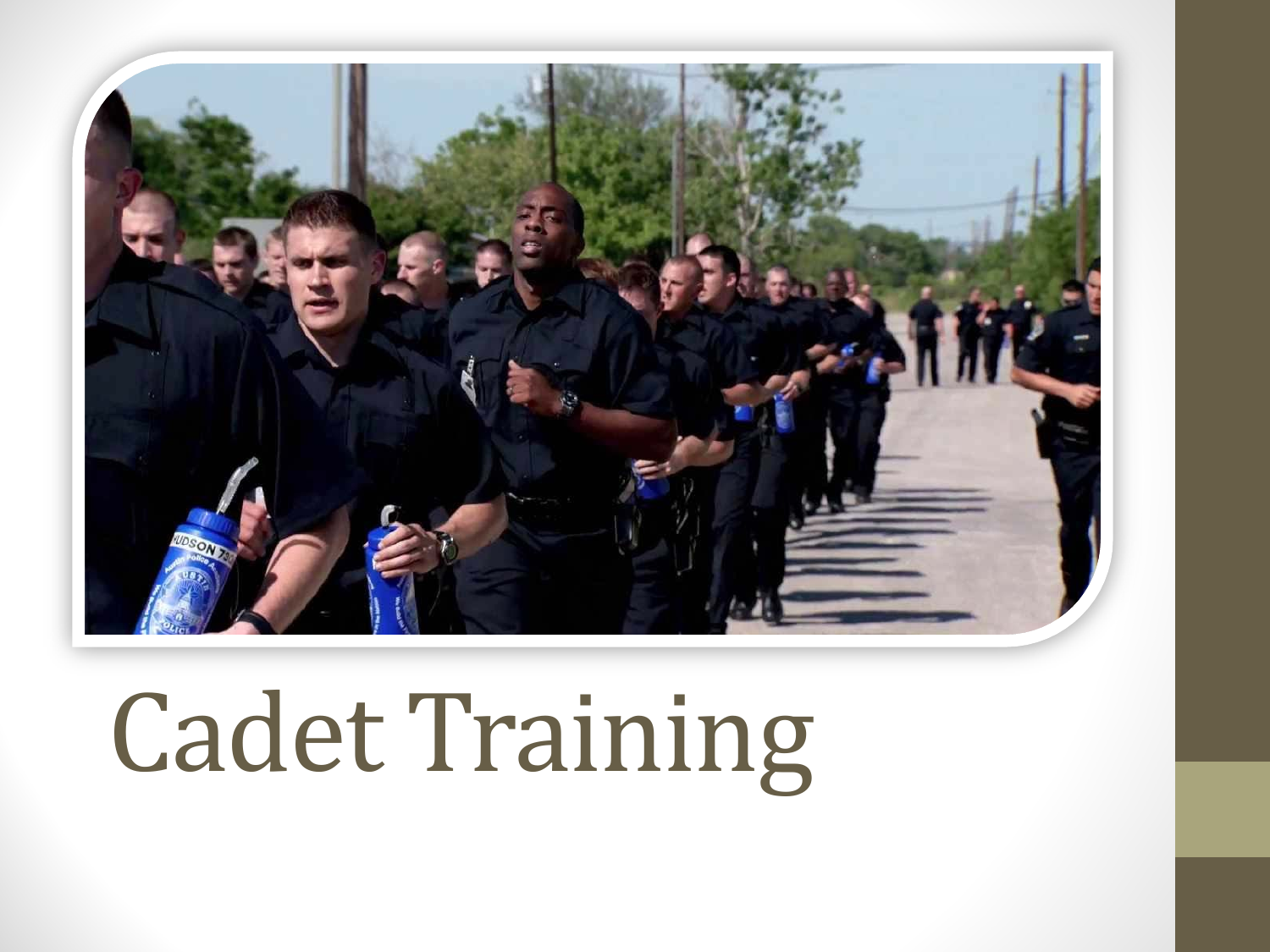#### Cadet Training

- All APD cadets are provided with a 40 hour course regarding mental illness and the responsibilities of an officer when he or she encounters a consumer in crisis.
- Local licensed clinicians also teach along side the CIT Unit providing added experience and training to the course material from a mental health professional perspective.
- We cover the legal aspects of the Emergency Detention and how they apply to a consumer in crisis.
- While our officers are not doctors, we attempt to educate them about mental health symptoms and how to recognize common behaviors.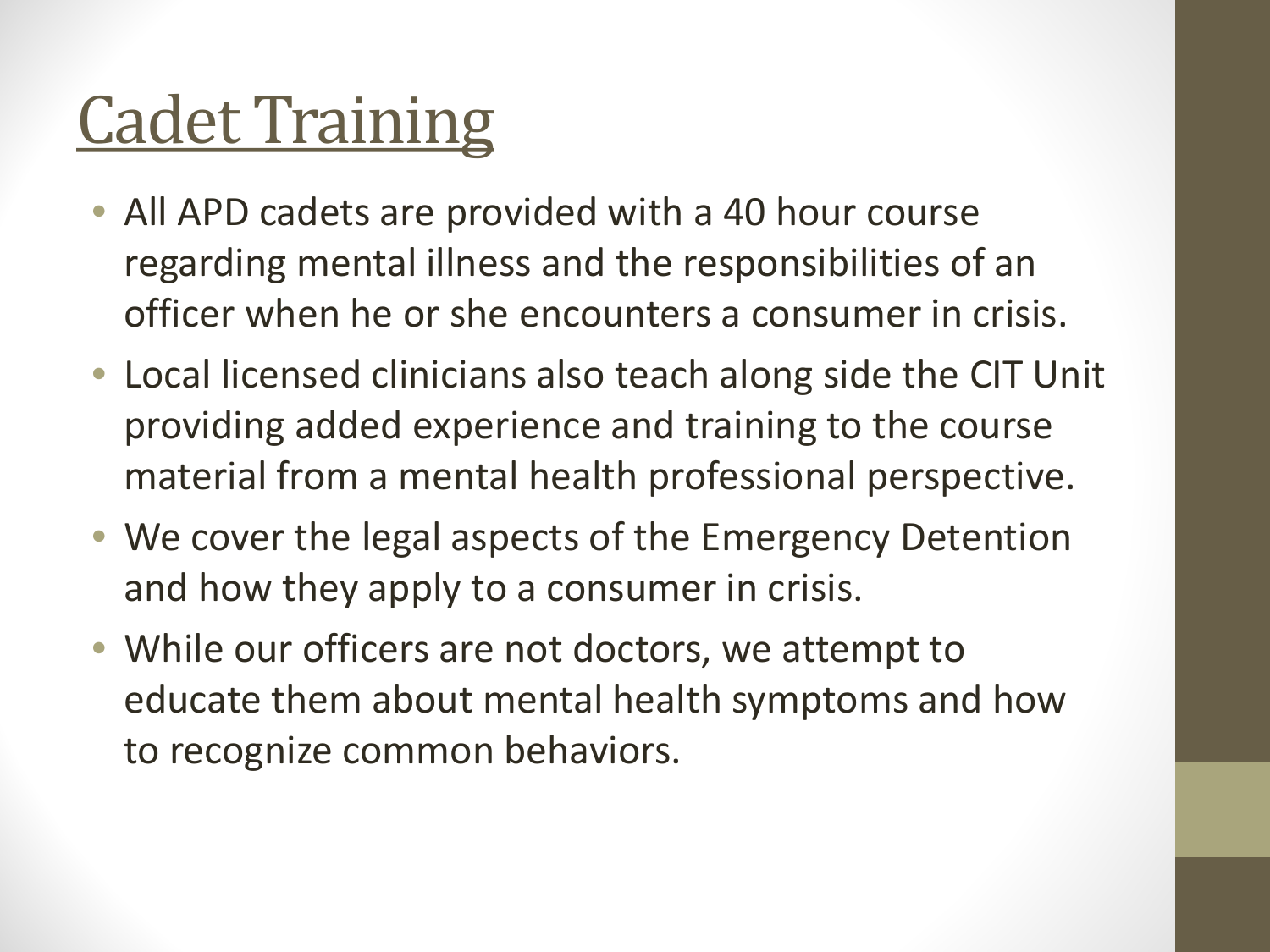- The CIT Unit trains officers to manage encounters with consumers in a productive, efficient, and compassionate manner.
- De-escalation and least-restrictive outcomes are stressed, as are the concepts of jail diversion and referral to community based care.
- When speaking with consumers, thoroughness and patience are emphasized.

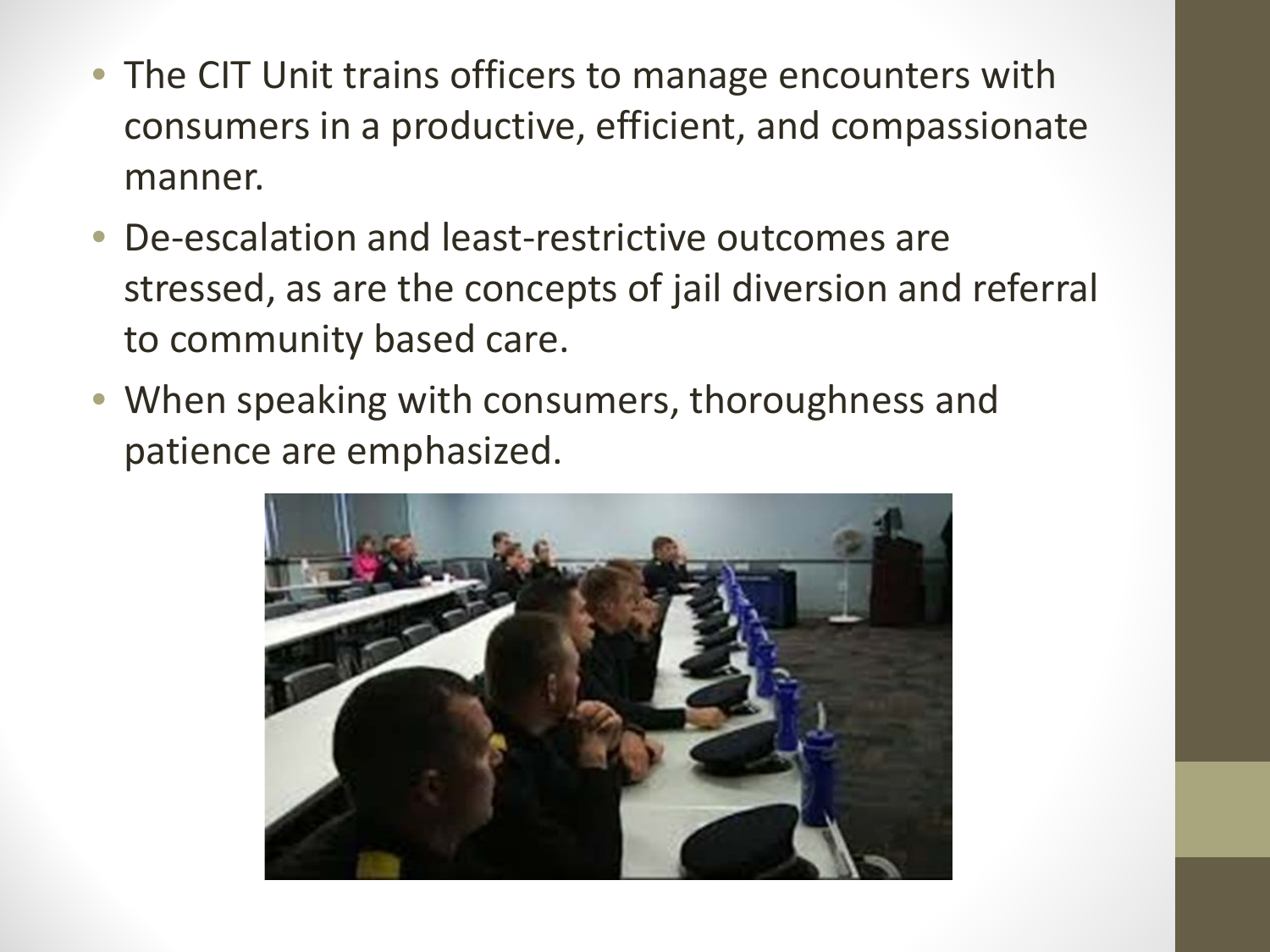### Patrol CIT Officers

Training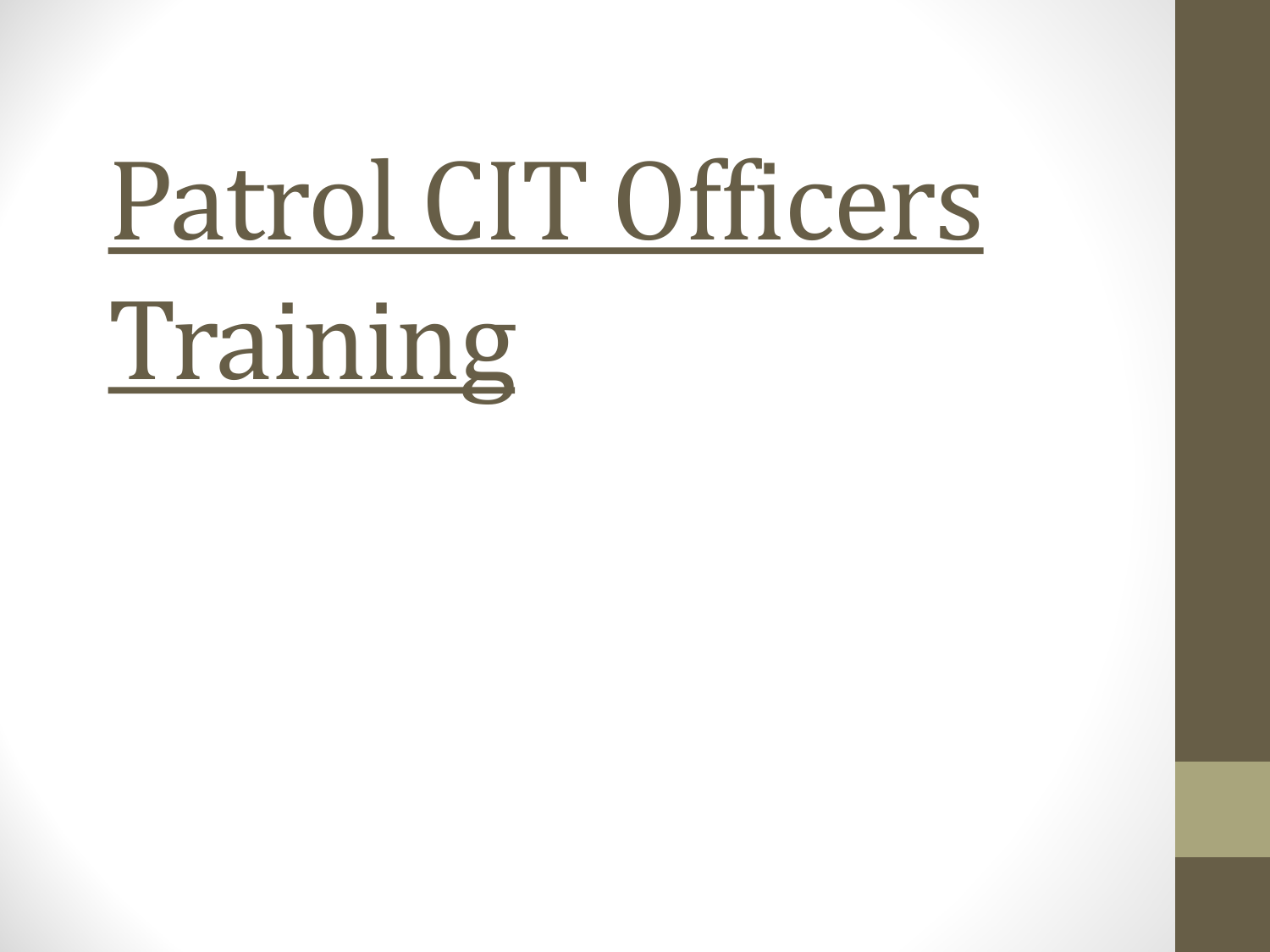#### Patrol CIT Officers Training

- After two years of law enforcement service, officers are given the opportunity to receive an additional 40 hours of training to become a Crisis Intervention Team Patrol Officer (formerly known as a Mental Health Officer).
- This training builds upon what the officers learned as cadets and broadens their knowledge and skill set when contacting those in a mental health crisis.
- These CIT Patrol officers are tasked with responding to incidents involving a person in a mental health crisis, evaluating those consumers, and ultimately determining if the person meets the criteria for an Emergency Detention (ED).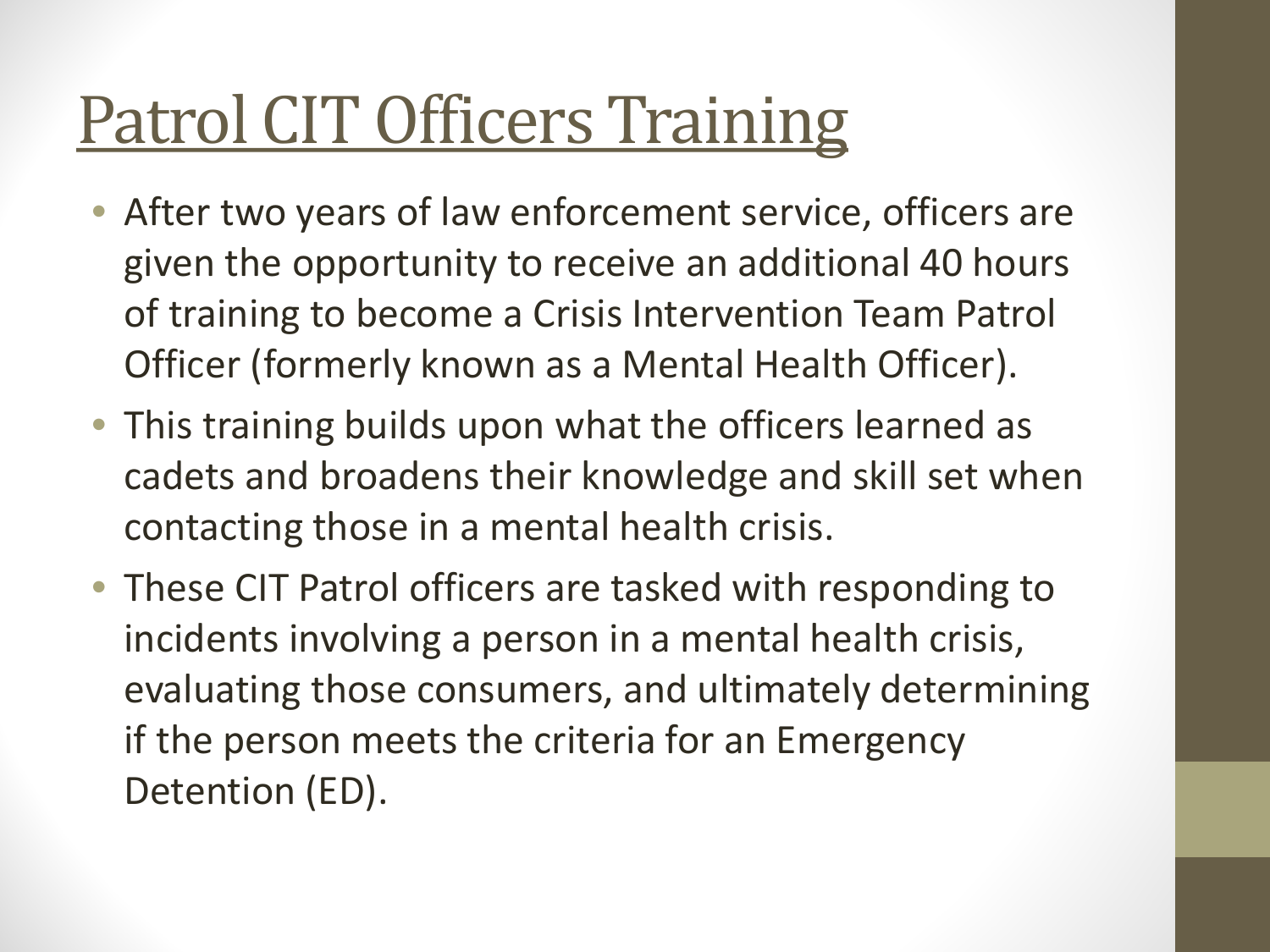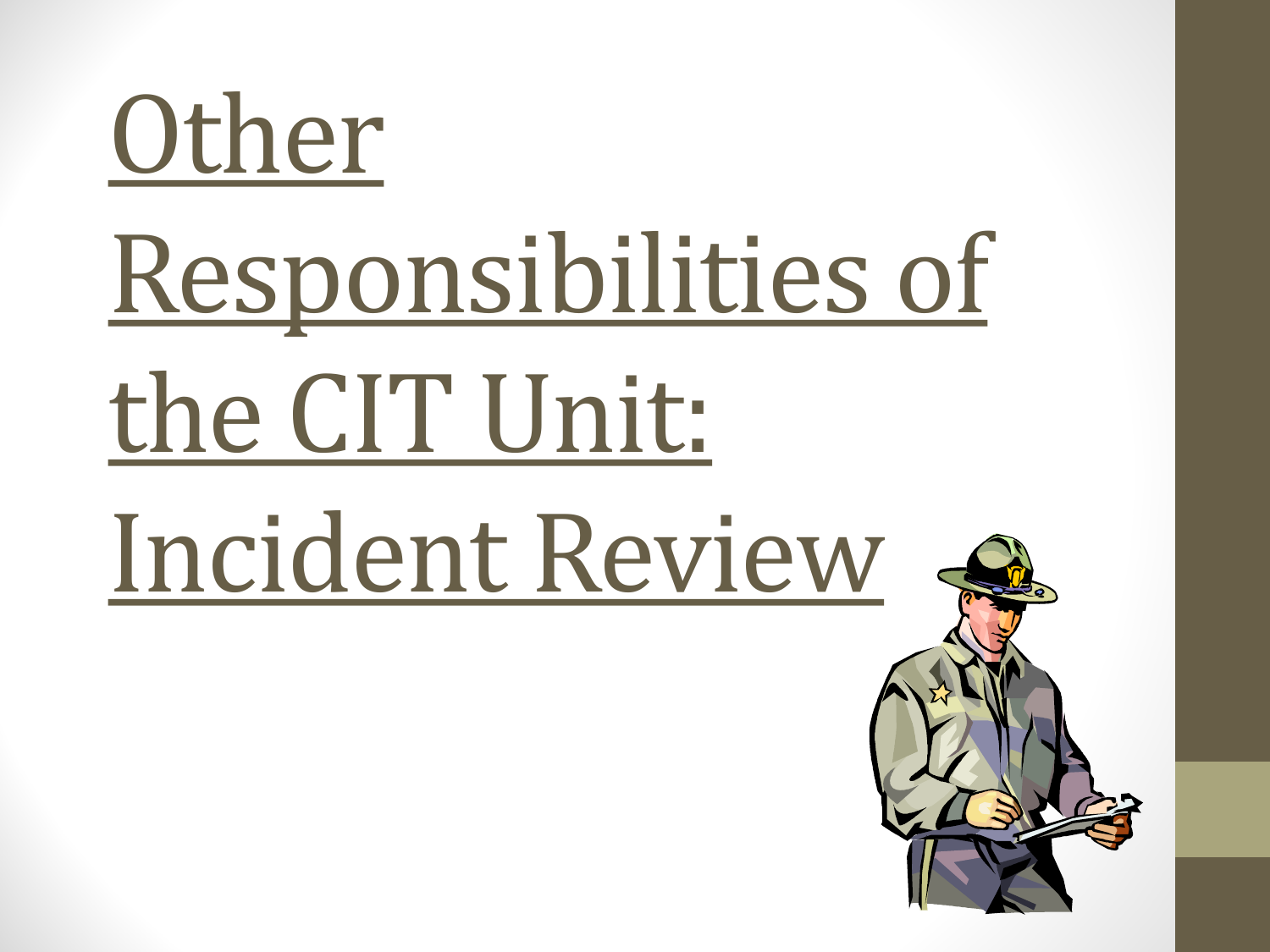#### Other Responsibilities: Incident Review

- The CIT Unit reviews all calls classified as involving or relating to a mental health consumer who comes in contact with an Austin Police Officer.
- Based on these incident reports, the CIT Unit determines whether a phone or in-person follow-up is warranted.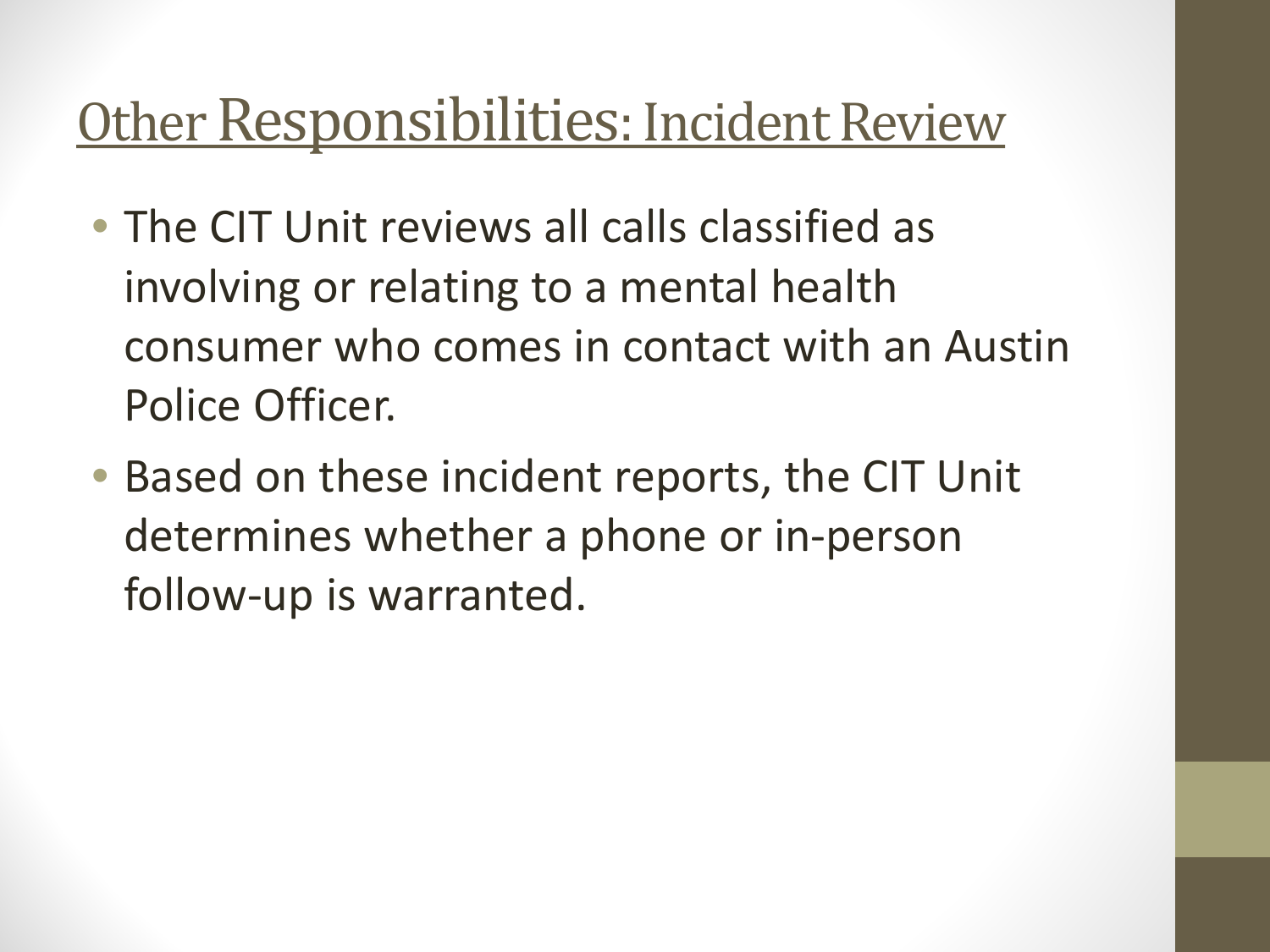Austin Police Department Statistics Involving Officer Contact with the Mentally Ill 2007 – 6361 Reports – 1251 ED 2008 – 6558 Reports – 1277 ED 2009 – 7203 Reports – 1690 ED 2010 – 7881 Reports – 2045 ED 2011 – 9026 Reports – 2540 ED 2012 – 10262 Reports – 3636 ED 2013 –10454 Reports –4373 ED 2014 –10878 Reports –4609 ED

\*approximately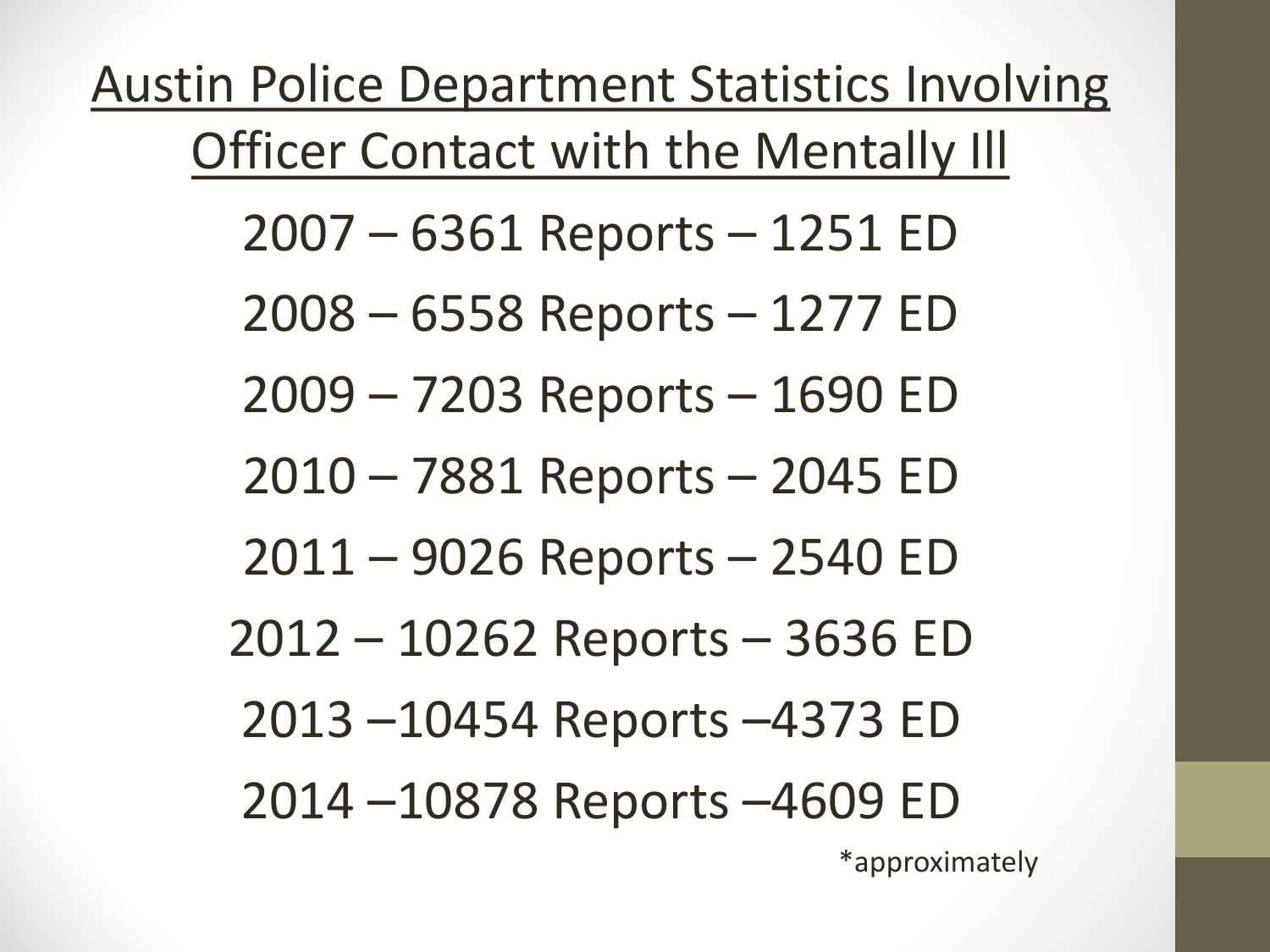

### Community Collaboration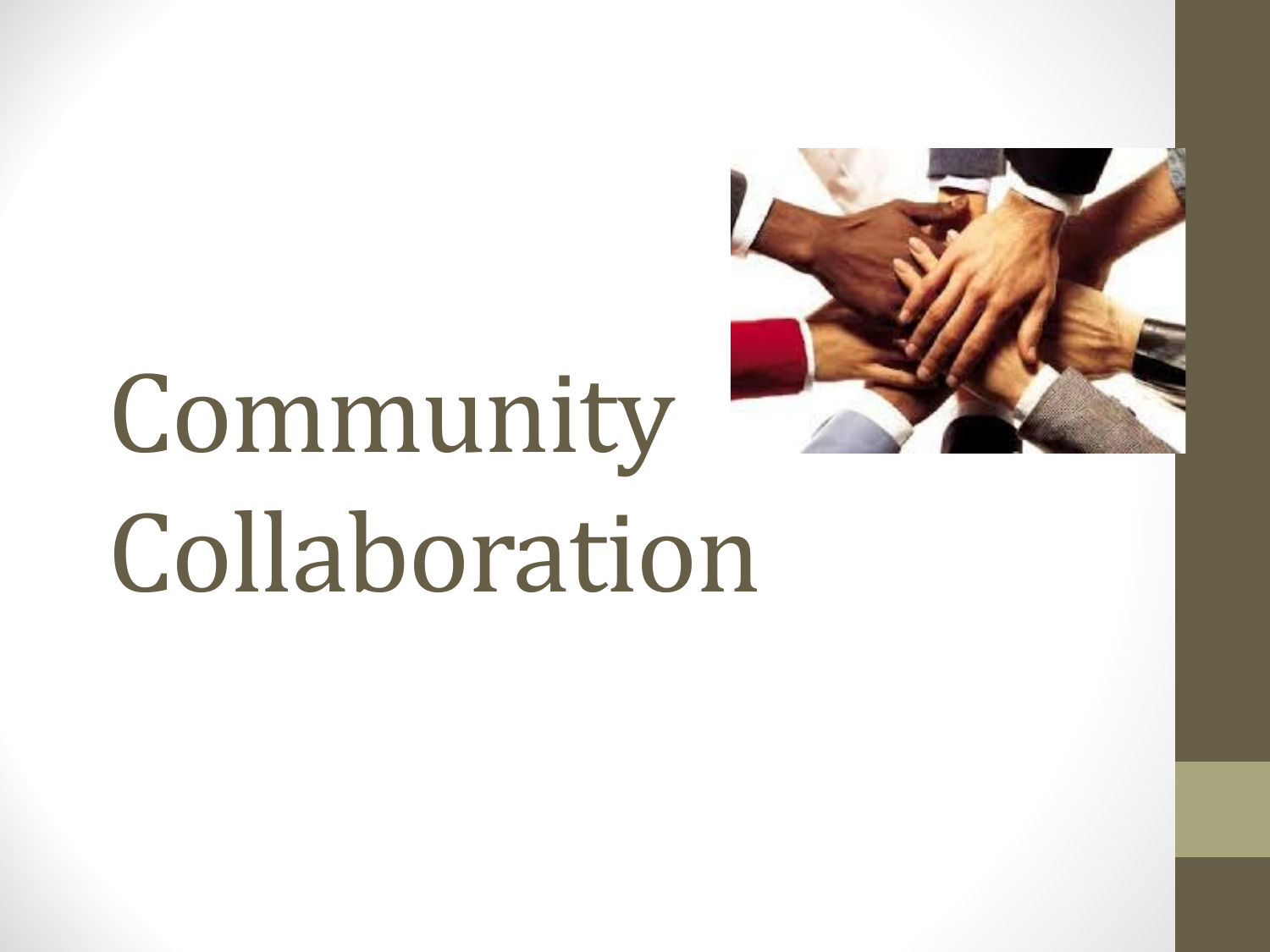#### CIT Unit Duties:

- The CIT Unit functions as the liaison between APD and organizations in the mental health community, such as hospitals and psychiatric hospitals, ATCIC(MHMR), Bluebonnet MHMR, Military Veteran Peer Network, VA, NAMI, etc.
- Collaboration with mental heath community members to effect positive changes in the lives of our citizens is one of the goals for the APD CIT Unit.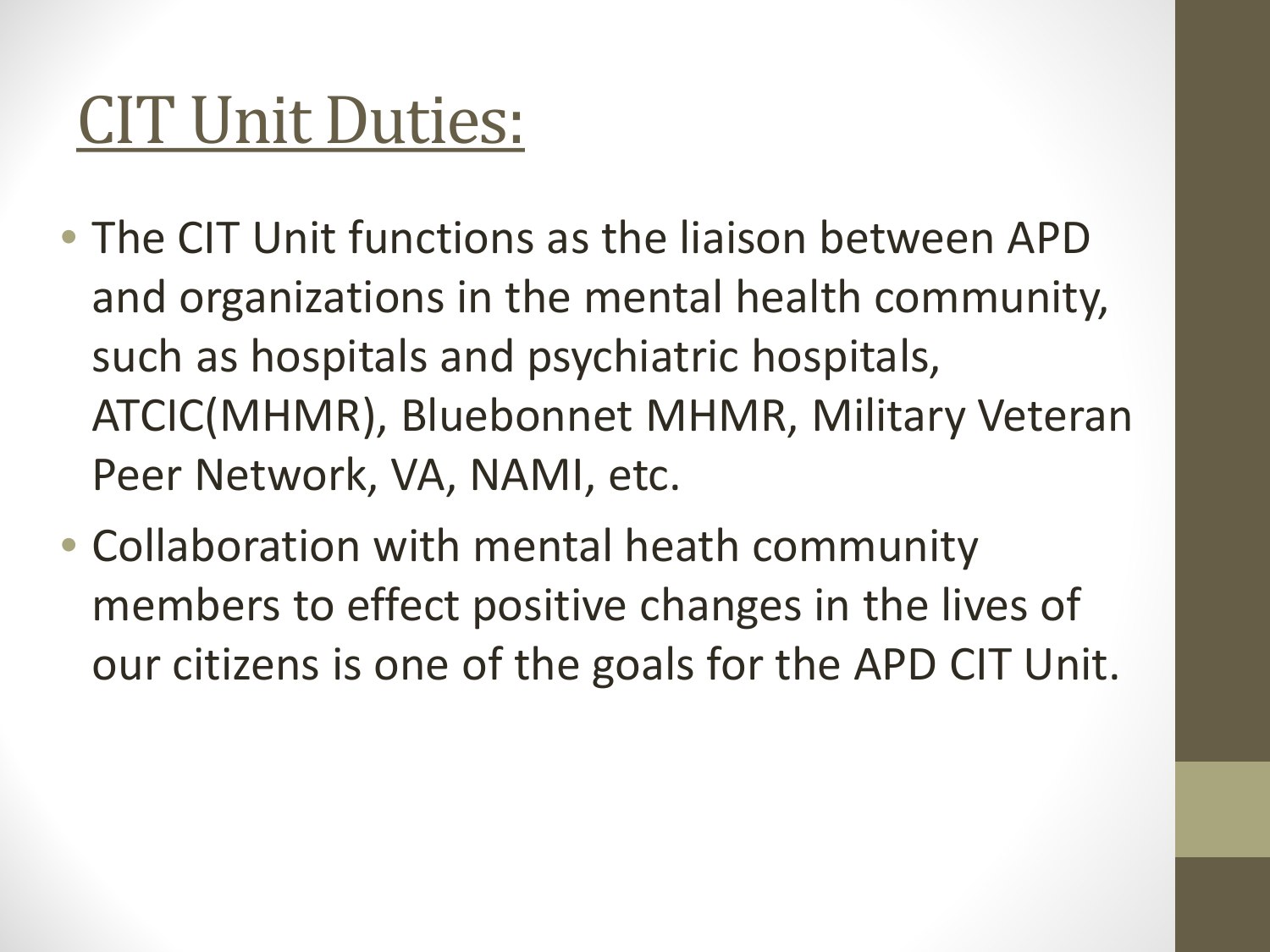## Recent Operations: Jail Diversion and the EMCOT Program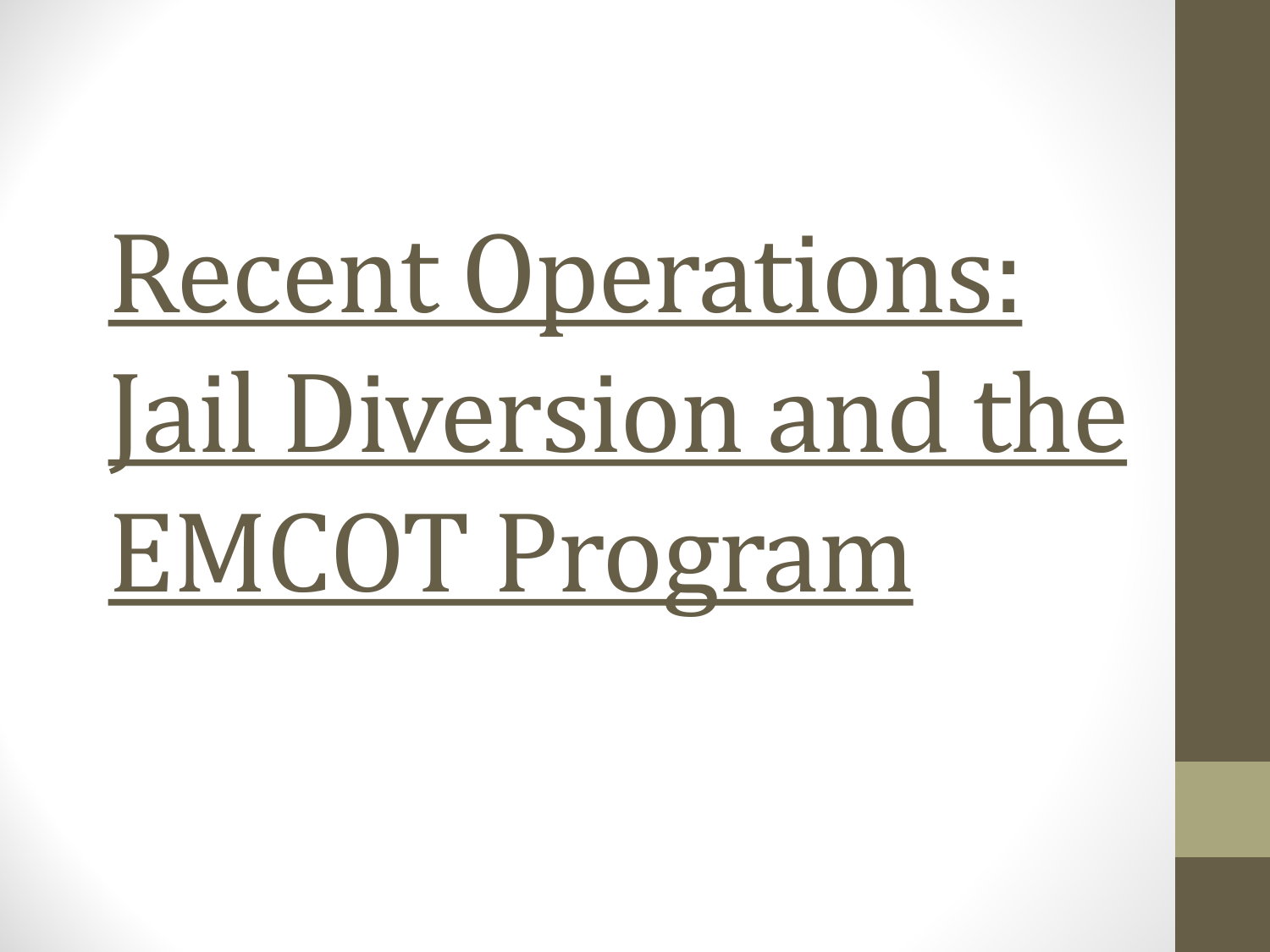#### **Recent Operations**

- The CIT Unit works to increase communication between the various facilities and the department and solve problems when issues arise regarding consumers in our community.
- Recently the CIT Unit has partnered with the local mental health authority (ATCIC) to attach several licensed social workers/clinicians to the CIT Program known as Extended Mobil Crisis Outreach Team(EMCOT).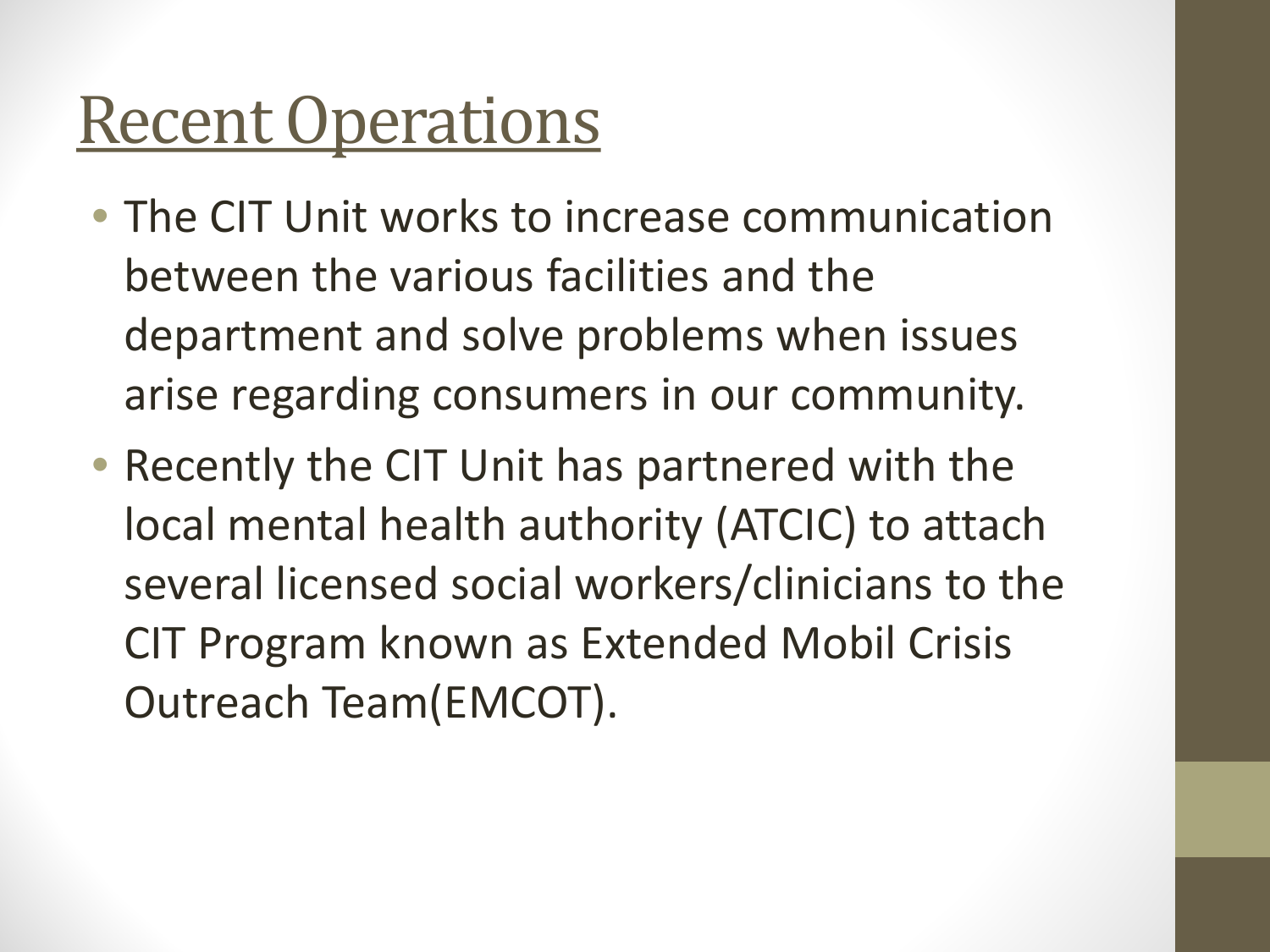#### APD/EMCOT Program

- Licensed clinicians
- Mobile social workers that can provide or connect the consumer with many different services in our community
- They can be requested by any patrol officer who has contacted an individual in a mental health crisis.
- They can assist officers with jail diversion, mental health treatment, crisis intervention, program connections, housing, prescription issues, etc.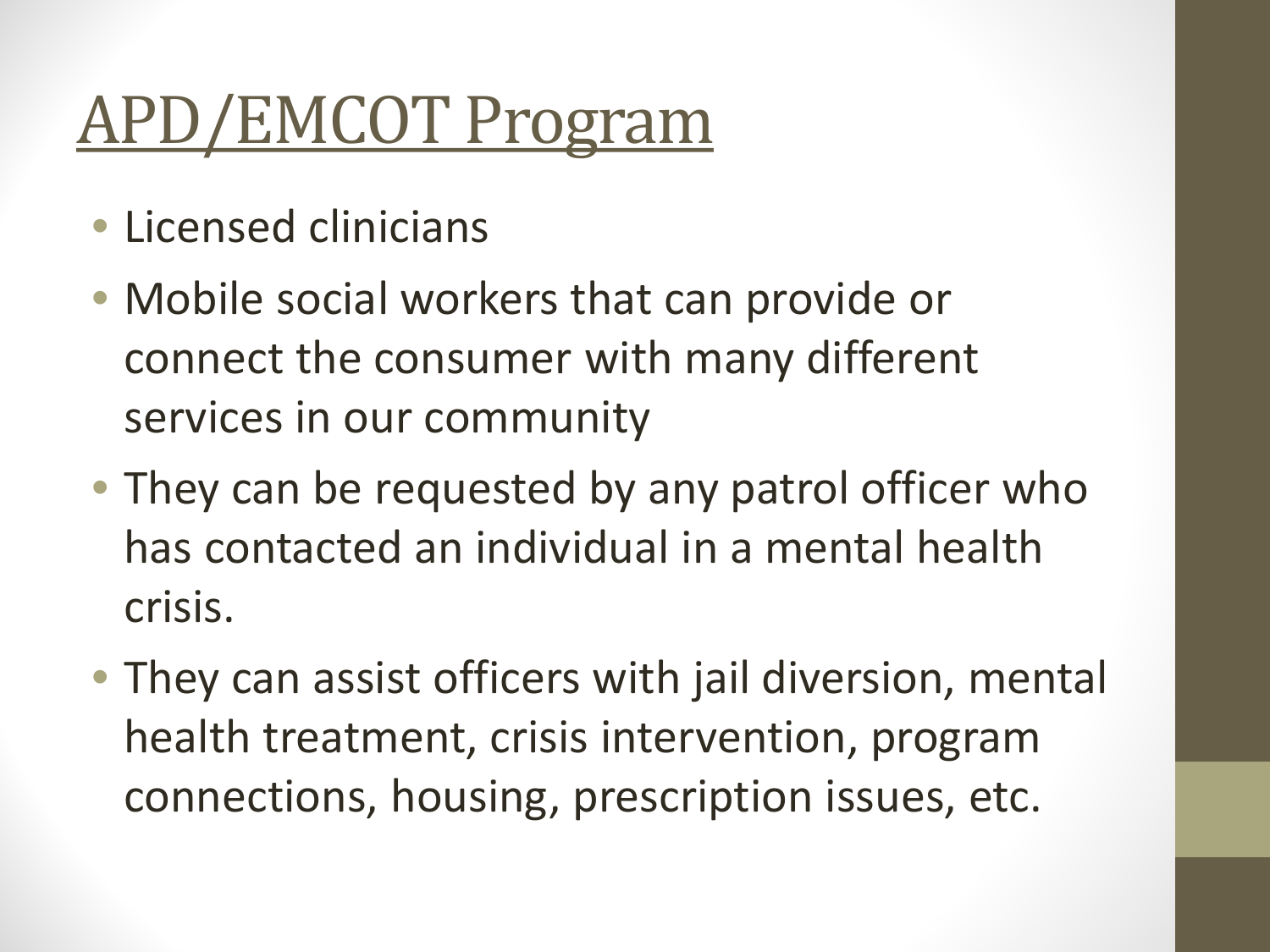#### APD/EMCOT Program

- They also assist by following up with the consumers that have had recent police contact and try to connect them with local mental health services.
- They are referred cases by the CIT Unit and determine what, if any, further services are available to the consumer.

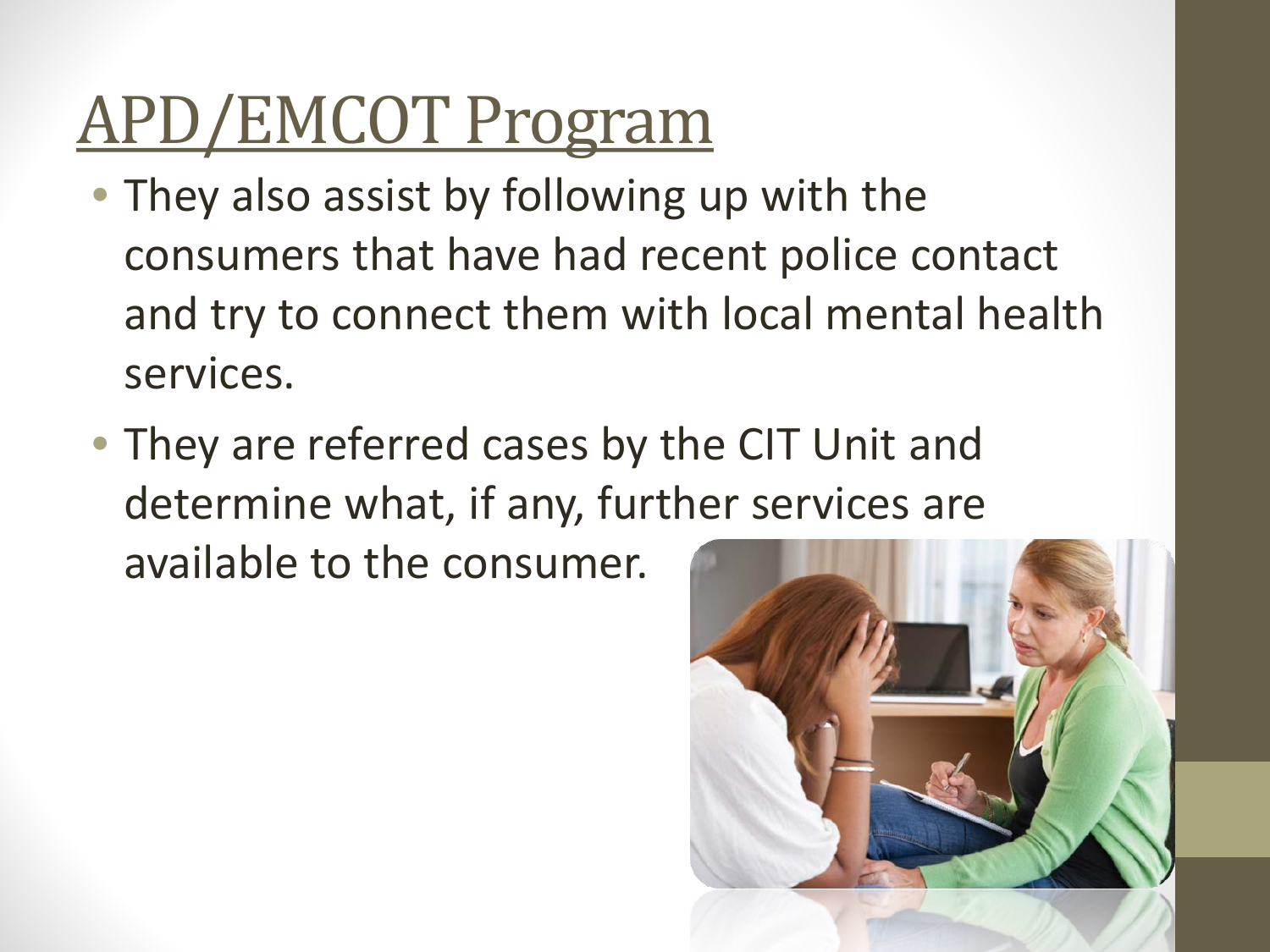#### APD/EMCOT PROGRAM

- This new program was created in 2014 as a continued effort by APD and ATCIC to divert consumers from hospitalization and criminalization with patient treatment and programs.
- The Austin Police Department recognizes that collaborations such as these are very important to the community and department.

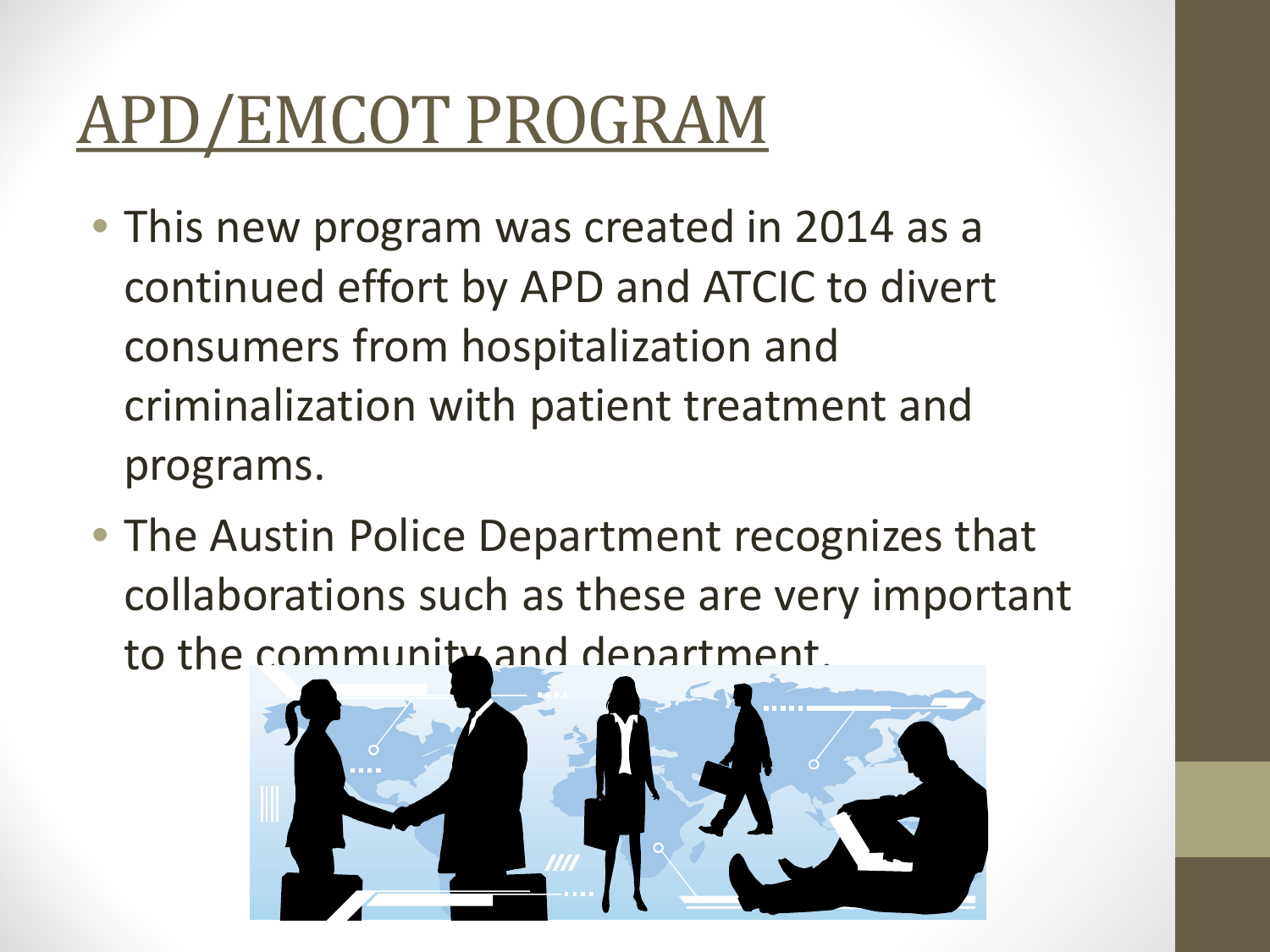#### APD/EMCOT PROGRAM

#### 10/1/14 – 9/30/15

- When EMCOT has been called to a scene involving a mental health emergency by APD, 89.4% of the people responded to were diverted from a possible ED or arrest.
- 546 consumers were diverted from  $10/1/14 9/30/15$ .
- Consumers are not eligible for diversion if they are involved in:
- $\triangleright$  Violent crimes in which another person has been assaulted.
- $\triangleright$  Crimes involving damage to property.
- $\triangleright$  Crimes involving theft if the property is not recovered.
- Any felony offense.
- $\triangleright$  Any offense involving the use or possession of a firearm.
- $\triangleright$  Any situation in which the person meets criteria for an Emergency Detention.